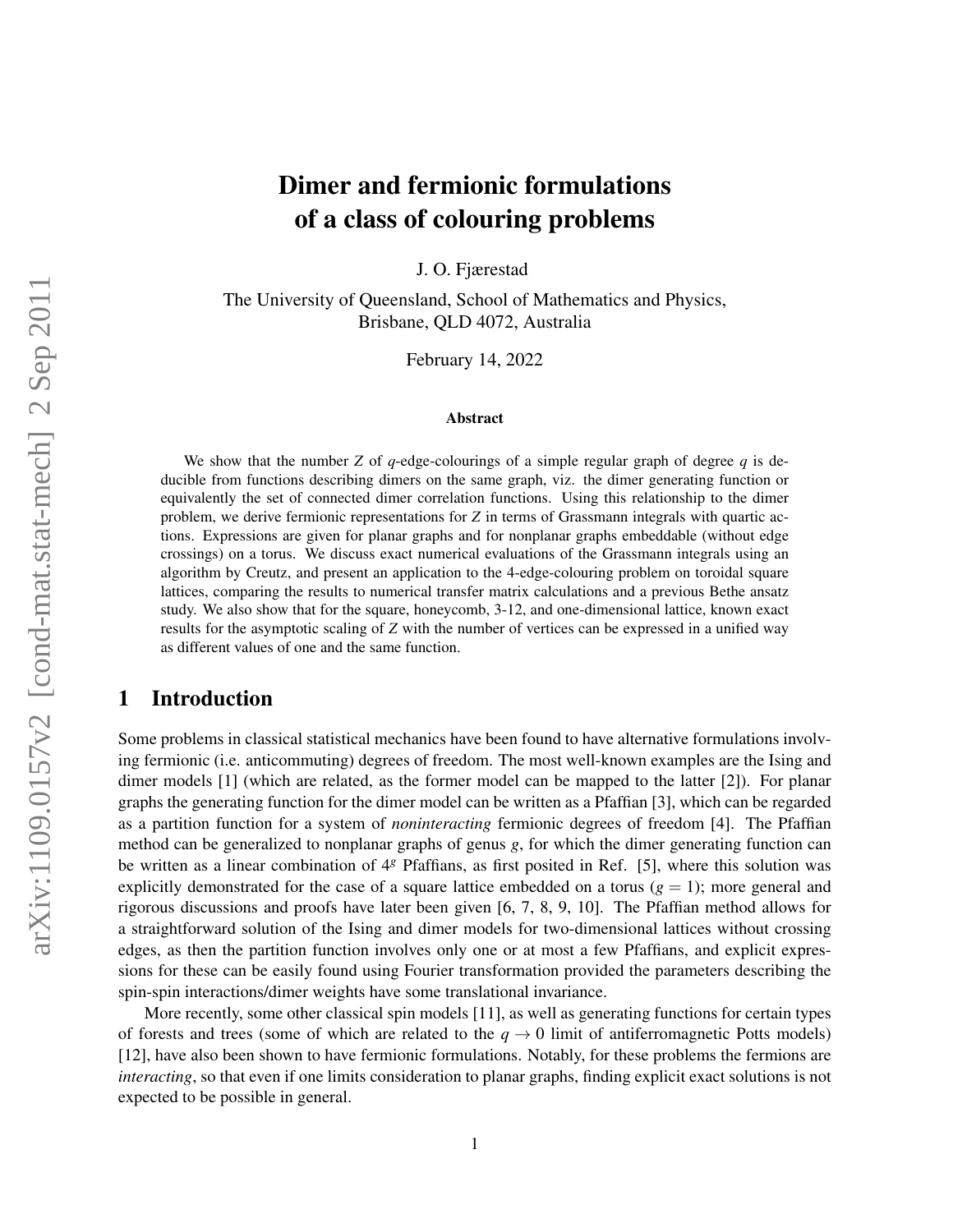For all problems mentioned above, the fermionic formulations are most naturally given in terms of integrals over Grassmann variables [4] living on the vertices of some graph. A Pfaffian (whose square is a determinant) can be expressed as a Gaussian Grassmann integral, i.e. its "action" is a quadratic form in the Grassmann variables, corresponding to noninteracting fermionic degrees of freedom. In contrast, in the interacting case the action is non-Gaussian (typically quartic).

In this paper we find fermionic formulations of another class of problems: the enumeration of *q*-edgecolourings of simple regular graphs of degree *q*. If each edge of a graph is coloured with one out of *q* possible colours, such that no edges connected to the same vertex have the same colour, the result is said to be a *q*-edge-colouring of the graph. A simple regular graph of degree *q* (from now on referred to as a graph of degree *q* for short) is a simple graph for which all vertices are connected to exactly *q* edges. We also note here that the *q*-edge-colouring problem on a graph can be reformulated as a *q*-vertex-colouring problem (i.e. a zero-temperature *q*-state antiferromagnetic Potts model) on a closely related graph (see e.g. [13]).

We first show that the number of  $q$ -edge-colourings  $Z$  of a graph of degree  $q$  can be obtained from the dimer generating function  $\mathscr Z$  for the same graph by successively differentiating  $\mathscr Z^q$  with respect to the dimer weight on each edge. This expression for *Z* can alternatively be rewritten in terms of connected dimer correlation functions. The Grassmann integral representation for *Z* is obtained by invoking the Pfaffian solution for  $\mathscr Z$  expressed in terms of Grassmann integrals. We consider planar graphs (including graphs that can be embedded on a cylinder) as well as (nonplanar) graphs that can be embedded on a torus. The Grassmann integral expressions obtained for *Z* for these two types of graphs differ due to the difference in the forms of the Pfaffian solution for  $\mathscr{Z}$ , the origin of which is the different topology of the embedded graphs, as mentioned above.

Our final Grassmann integral expressions for *Z* (Eqs. (13) and (18)) involve *q* Grassmann variables (one for each colour) on each vertex and 2 Grassmann variables on each edge. Each term in the action couples the Grassmann variables on an edge to the Grassmann variables with a given colour index on the two vertices connected to the edge. Thus the action is spatially local and quartic. The action does not couple different colours directly; instead there is an indirect coupling via the edge Grassmann variables.

The Grassmann integral formulation could serve as a starting point for further work based on analytical or numerical approaches. As an example of the latter, we discuss numerically exact evaluations of the Grassmann integrals using an algorithm by Creutz [14]. Applying this approach to the enumeration of 4-edge-colourings on finite-size square lattices embedded on a torus, we verify that the results are in agreement with numerical transfer matrix calculations and also consistent with an earlier Bethe ansatz prediction for the thermodynamic limit [15]. Another possible approach (not pursued here) might be to make use of Hubbard-Stratonovich or related transformations (see e.g. [16]) to map the fermionic problem into a bosonic one (i.e. one involving integrals over ordinary *c*-numbers), which could then be analyzed using various methods.

Exact results for the asymptotic exponential growth of *Z* with the number of vertices *N* have previously been derived for the honeycomb [17], square [15], 3-12 [13], and 4-8 [13] lattices. In an Appendix we show that the results for the first three of these, and for the one-dimensional chain, can be written in a unified way as different values of one and the same function. This suggests that a unified derivation of this asymptotic growth might be possible at least for this collection of lattices. We hope that the Grassmann integral formulations developed in this paper might be useful for shedding further light on this issue.

This paper is organized as follows. Sec. 2 discusses the dimer formulations, with a technical derivation relegated to Appendix A. The fermionic (Grassmann integral) formulations are discussed in Sec. 3. The numerical evaluation of the number of 4-edge-colourings on the toroidal square lattice is presented in Sec. 4, with some remarks on the computer implementation in Appendix B. Concluding remarks are given in Sec. 5. Appendix C presents the unifying formula for previous asymptotic results for *Z* for some lattices.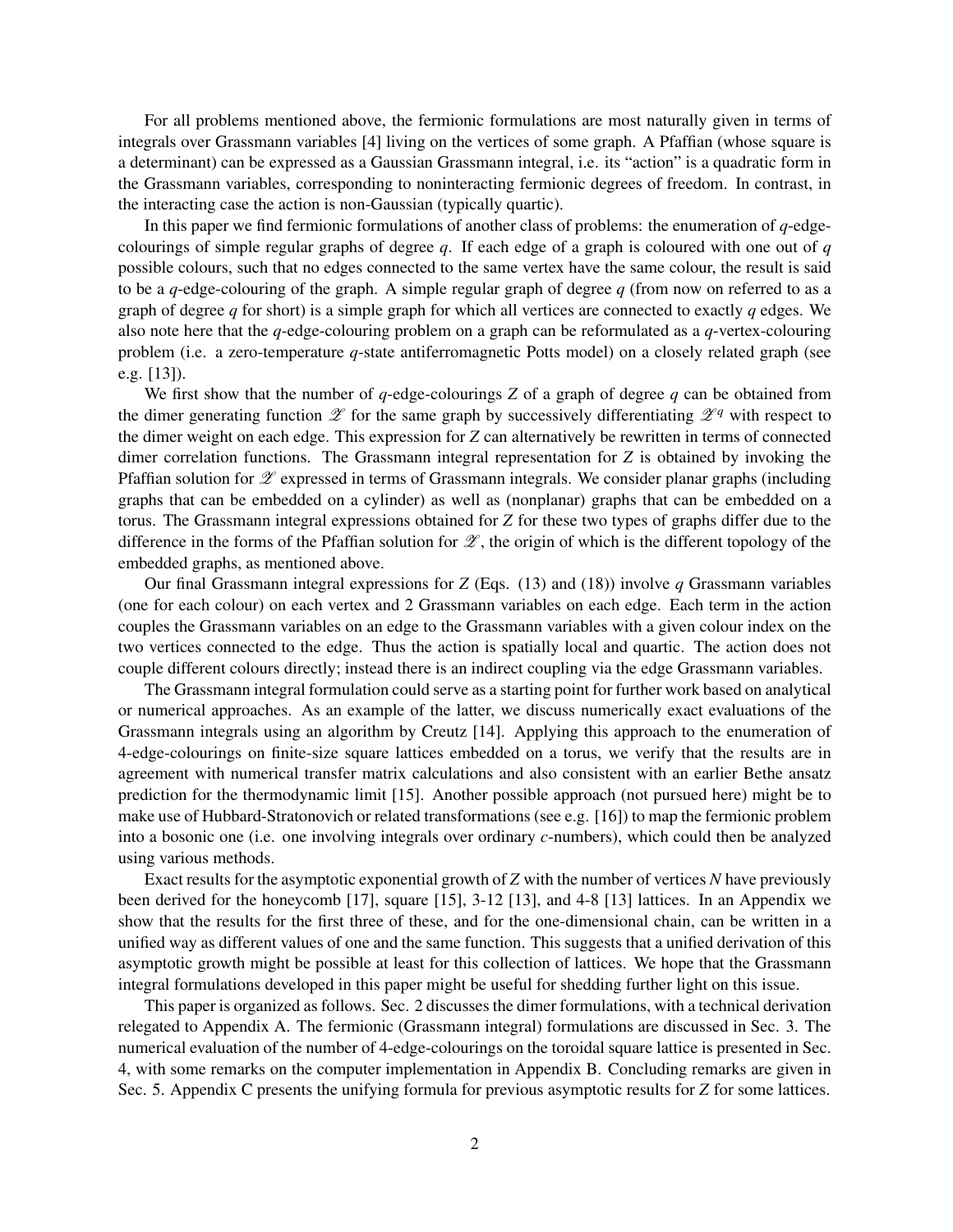# 2 Dimer formulations

#### 2.1 Formulation in terms of the dimer generating function

Consider an undirected graph  $G = (V, E)$  where V is the set of vertices and E the set of edges. We assume that the graph is simple (i.e. each edge connects two different vertices and any two vertices are connected by at most one edge) and that all vertices have the same degree *q* (i.e. each vertex has exactly *q* edges connected to it). Thus *G* is a simple regular graph of degree *q*; for short, we will refer to *G* as a graph of degree *q*.

Labeling the edges as  $\alpha = 1, \ldots, |E|$  where  $|E|$  is the total number of edges, a dimer covering *n* of *G* can be represented as  $n = (n_1, n_2, \ldots, n_{|E|})$  where  $n_\alpha (= 0 \text{ or } 1)$  is the number of dimers on edge  $\alpha$ , subject to the constraint that exactly one of the edges connected to each vertex hosts a dimer. Letting  $w_\alpha$  denote the weight of a dimer on edge  $\alpha$ , the dimer partition function (generating function)  $\mathscr Z$  is

$$
\mathscr{Z} = \sum_{n} \prod_{\alpha} w_{\alpha}^{n_{\alpha}}.
$$
 (1)

Evaluating  $\mathscr Z$  with all dimer weights set equal to 1 gives the total number of dimer coverings.

Next, we introduce coloured dimers and define a *c*-coloured dimer covering to consist of dimers that all have the same colour *c*, which may take one out of *q* values:  $c = 1, 2, \ldots, q$ . Furthermore, we define a *q*-dimer-covering of *G* to be a composite structure of *q* dimer coverings, one of each colour. Because all vertices have degree *q*, any *q*-edge-colouring of *G* is also a *q*-dimer-covering, but unlike generic *q*dimer-coverings it satisfies the additional "colouring constraint" that no edge should have more than one dimer, or, equivalently, no edge should lack a dimer. Thus the set of *q*-edge-colourings is a subset of the set of *q*-dimer-coverings. We therefore want to extract the former from the latter. To this end, consider the generating function for *q*-dimer-coverings, which is given by

$$
\mathscr{Z}^q = \sum_{n^{(1)},\dots,n^{(q)}} \prod_{\alpha} w_{\alpha}^{\sum_{c=1}^q n_{\alpha}^{(c)}} \tag{2}
$$

where  $n^{(c)}$  denotes a *c*-coloured dimer covering. Each term in the sum corresponds to a *q*-dimer-covering. A term that also corresponds to a *q*-edge-colouring will contain exactly one factor of  $w_\alpha$  for each edge  $\alpha$ . Conversely, for a term that does not correspond to a *q*-edge-colouring, at least one edge  $\alpha$  will contain more than one dimer and thus comes with a factor  $w^p_\alpha$  with  $p \ge 2$ , and, equivalently, at least one edge  $\beta$  will not have a dimer and thus comes with a factor  $w_{\beta}^0 = 1$ . The latter property implies that if we successively differentiate a term in (2) with respect to *each* dimer weight  $w<sub>y</sub>$ , the final result will be 1 for any term representing a *q*-edge-colouring and 0 for all other terms. Therefore the number of *q*-edge-colourings *Z* is given by

$$
Z = \left(\prod_{\alpha} \frac{\partial}{\partial w_{\alpha}}\right) \mathscr{Z}^q. \tag{3}
$$

We have thus shown that the number of *q*-edge-colourings *Z* can be obtained from the generating function  $\mathscr Z$  for the dimer problem with edge-dependent dimer weights on the same graph.

#### 2.2 Formulation in terms of connected dimer correlation functions

In this subsection we will see that the number of *q*-edge-colourings *Z* can be expressed in terms of connected correlation functions for the dimer problem. (Readers who are mainly interested in the Grassmann integral formulations of *Z* may skip this subsection, as later sections do not depend on it.)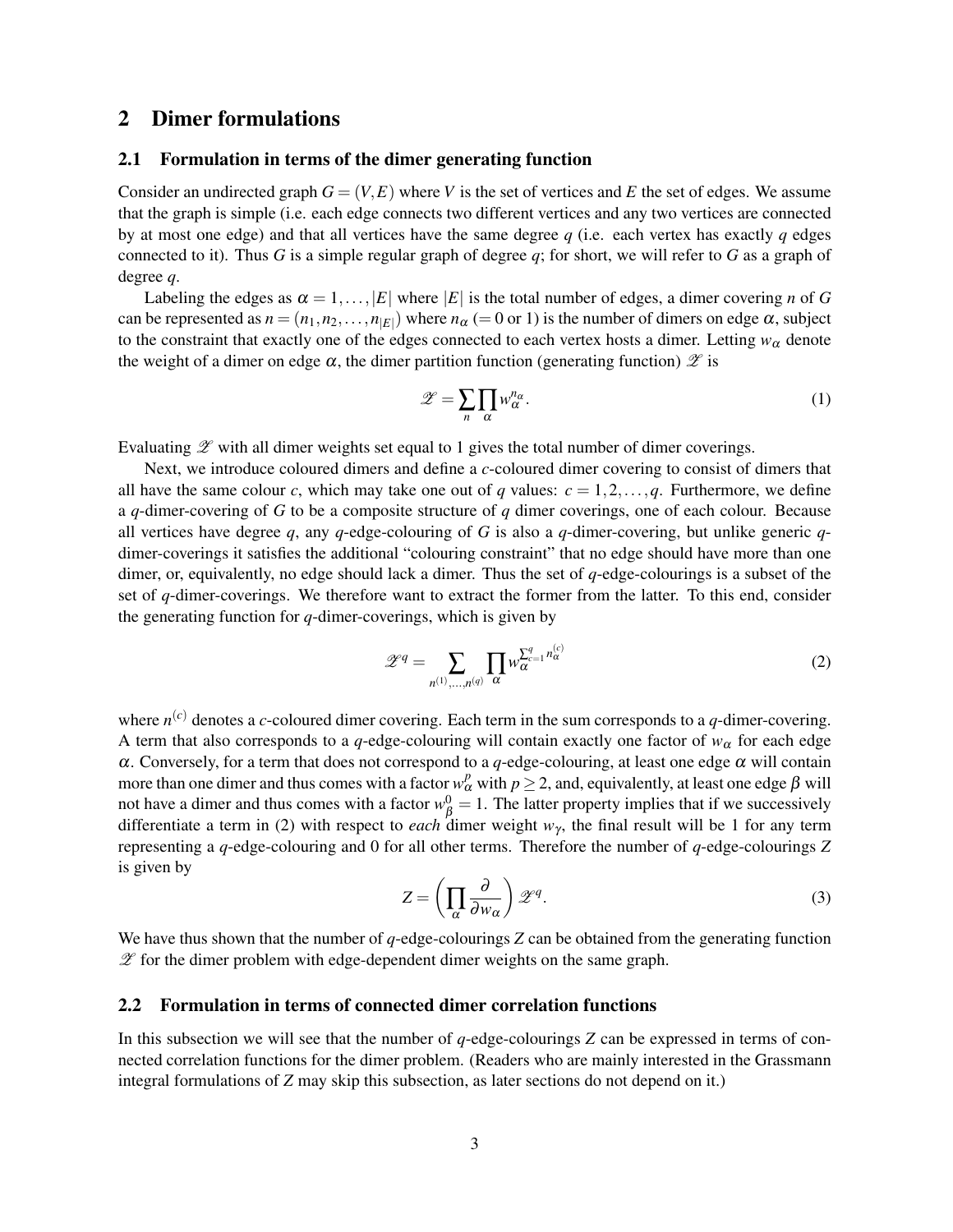The *m*-point dimer correlation function for the *m* edges  $\alpha_1, \ldots, \alpha_m$  (where *m* can take values from 1 to  $|E|$ ) is given by

$$
\mathcal{G}^{(m)}(\alpha_1, ..., \alpha_m) \equiv \langle n_{\alpha_1} n_{\alpha_2} \cdots n_{\alpha_m} \rangle = \frac{1}{\mathscr{Z}} \sum_n n_{\alpha_1} \cdots n_{\alpha_m} \prod_{\alpha} w_{\alpha}^{n_{\alpha}}
$$

$$
= \frac{1}{\mathscr{Z}} \left( \prod_{k=1}^m \frac{\partial}{\partial \log w_{\alpha_k}} \right) \mathscr{Z}.
$$
(4)

The **connected** *m*-point dimer correlation function instead involves derivatives of  $\log \mathscr{Z}$  in the usual way:

$$
\mathscr{G}_c^{(m)}(\alpha_1,\ldots,\alpha_m)=\left(\prod_{k=1}^m\frac{\partial}{\partial\log w_{\alpha_k}}\right)\log\mathscr{Z}.
$$
 (5)

(The subscript *c* on  $\mathcal{G}_c^{(m)}$  means 'connected' and should not be confused with the colour label introduced earlier.) These correlation functions are invariant under permutations of the *m* edge indices  $\alpha_1, \ldots, \alpha_m$ . The correlation functions also depend on the dimer weights of all edges in the system, but (just as for the generating function  $\mathscr{Z}$ ) we do not indicate this dependence explicitly.

Next note that the rhs of (3) is independent of the values of the dimer weights, so we can choose these at our convenience. By choosing to evaluate the rhs at *w*<sub>α</sub> = 1, we can replace  $\partial/\partial w_{\alpha}$  by  $w_{\alpha}\partial/\partial w_{\alpha}$  =  $\partial/\partial \log w_\alpha$ . Thus *Z* can be rewritten as

$$
Z = \left(\prod_{\alpha} \frac{\partial}{\partial \log w_{\alpha}}\right) \mathscr{Z}^{q} \Big|_{w_{\alpha}=1}.
$$
 (6)

Starting from this expression, we show in Appendix A that *Z* can be written as

$$
Z = \mathscr{Z}^q \sum_{P=1}^{B_{|E|}} q^{N_P} \prod_{r=1}^{N_P} \mathscr{G}_c^{(m_{Pr})} (S_{Pr}) \Big|_{w_{\alpha}=1}.
$$
 (7)

The sum is over the  $B_{|E|}$  partitions of *E* (here  $B_\ell$  is the Bell number, the number of partitions of a set of  $\ell$  objects), and  $N_p$  is the number of subsets in partition *P*. The integer  $r = 1, \ldots, N_p$  labels the subsets  $S_{Pr}$  of the partition,  $m_{Pr}$  is the number of edges in  $S_{Pr}$ , and  $\mathscr{G}_c^{(m_{Pr})}(S_{Pr})$  is the connected dimer correlation function for this subset.

## 3 Fermionic (Grassmann integral) formulations

In this section we derive fermionic formulations, in the form of expressions involving Grassmann integrals, for the number of  $q$ -edge-colourings  $Z$  of graphs of degree  $q$  that can be embedded without edge crossings either on a plane (Sec. 3.1) or on a torus (Sec. 3.2). It is instructive first to consider some examples of such graphs, shown in Fig. 1. Graphs (a)-(d) are in the planar category while (e) is in the toroidal category. While the fermionic formulations are applicable to graphs of arbitrary size, including very small ones like graphs (a) and (b), regular lattice graphs of large (macroscopic) size are typically of greatest interest in statistical mechanics. Examples of such graphs in the toroidal category can be constructed very easily and naturally from Archimedean tilings by imposing periodic boundary conditions (BC's) in both directions. These tilings include many of the most frequently studied two-dimensional lattices in statistical mechanics, including the square lattice on which graph (e) is based. Graphs (c)-(d) are two examples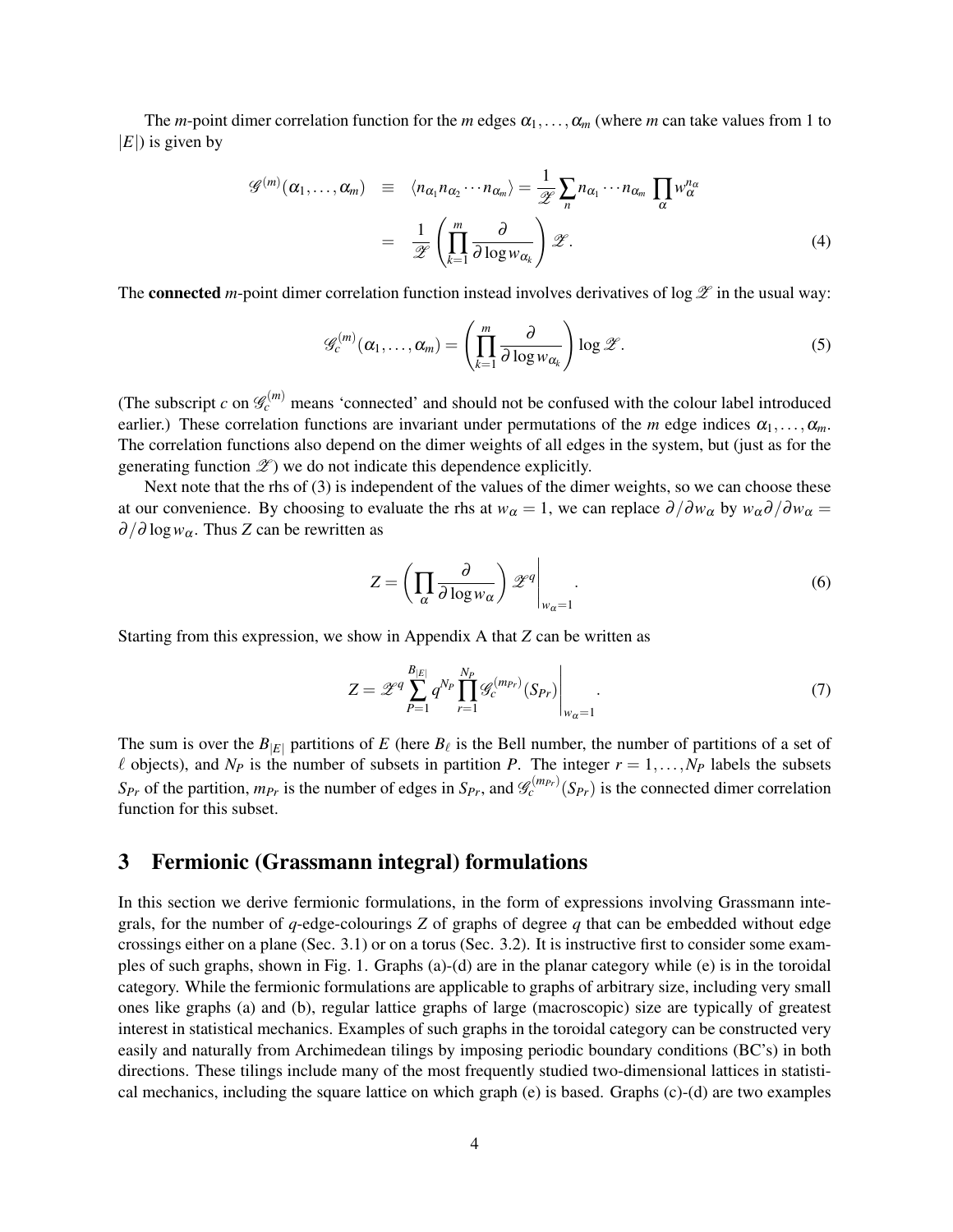of regular lattice graphs in the planar category that are most naturally embedded on a cylinder (rather than on a plane), which is also how they are drawn here (with open BC's in the horizontal direction and periodic BC's in the vertical direction). Graph (d) also exemplifies how a regular lattice graph in the planar category can be constructed by embedding an Archimedean tiling (in this case a honeycomb lattice) on a cylinder by imposing the appropriate BC's, and then introducing additional edges along the boundary (the vertical edges here) to ensure that the boundary vertices have the same degree as those in the bulk.



Figure 1: Some examples of graphs of degree  $q$  (with  $q = 2,3,4$ ) to which the methods developed in this paper can be applied to calculate the number of *q*-edge-colourings *Z* (all graphs shown have  $Z \neq 0$ ). In these figures, "loose" edges on opposite sides of each of the two directions (horizontal and vertical) should be identified. Graphs (a)-(d) are planar, with (c)-(d) drawn here in terms of their alternative (and more natural) embedding on a cylinder, while (e) is embedded on a torus.

#### 3.1 The planar case

We start by considering a graph  $G = (E, V)$  of degree q as defined in Sec. 2.1. We may assume that the number of vertices *N* is even, as otherwise the possibility of dimer coverings of *G* (and in turn *q*-edgecolourings) is trivially ruled out. We introduce an orientation of *G* defined by a set of arrows, one on each edge, each arrow pointing towards one of the two vertices connected to the edge. To a given orientation we associate a unique antisymmetric  $N \times N$  matrix *M* with matrix element  $M_{ij} = 0$  if vertices *i* and *j* are not connected by an edge, and  $|M_{ij}| = 1$  if they are, with  $M_{ij} = +1$  (-1) if the arrow on the edge points from *i* to *j* (from *j* to *i*). We will refer to *M* as a signed adjacency matrix.

We next make a further restriction to planar graphs, which by definition can be embedded in the plane without crossing edges. From now on we consider such an embedding, which defines a set of faces. An orientation of the graph that has an odd number of edges oriented clockwise around each face will be called a Kasteleyn orientation (KO). Given a KO we can generate other KO's from it by  $\mathbb{Z}_2$  gauge transformations, which conserve the clockwise-odd constraints. The elementary  $\mathbb{Z}_2$  gauge transformation  $\mathbb{G}_i$  reverses the arrow directions on all edges connected to vertex *i*. A general  $\mathbb{Z}_2$  gauge transformation is then given by  $\mathbb{G}_S = \prod_{i \in S} \mathbb{G}_i$  where  $S \subset V$ . Different KO's that are related by a  $\mathbb{Z}_2$  gauge transformation are said to be gauge-equivalent. For planar graphs it turns out that all KO's are gauge-equivalent. Let *K* denote the signed adjacency matrix corresponding to a specific KO, and let *A* be the antisymmetric  $N \times N$  matrix defined by  $A_{ij} = w_{ij} K_{ij}$ , where  $w_{ij} (= w_{ji})$  is the edge-dependent dimer weight if *i* and *j* are connected by an edge, and zero otherwise. The dimer generating function is then given by [3]

$$
\mathscr{Z} = |\mathbf{Pf} \, A| \tag{8}
$$

where Pf denotes the Pfaffian. As  $\mathbb{G}_i$  changes Pf *A* by a sign,  $\mathbb{Z}_2$  gauge transformations leave  $\mathscr X$  invariant. If all dimer weights are set to unity,  $A$  reduces to  $K$  and  $\mathscr Z$  becomes the number of dimer coverings. By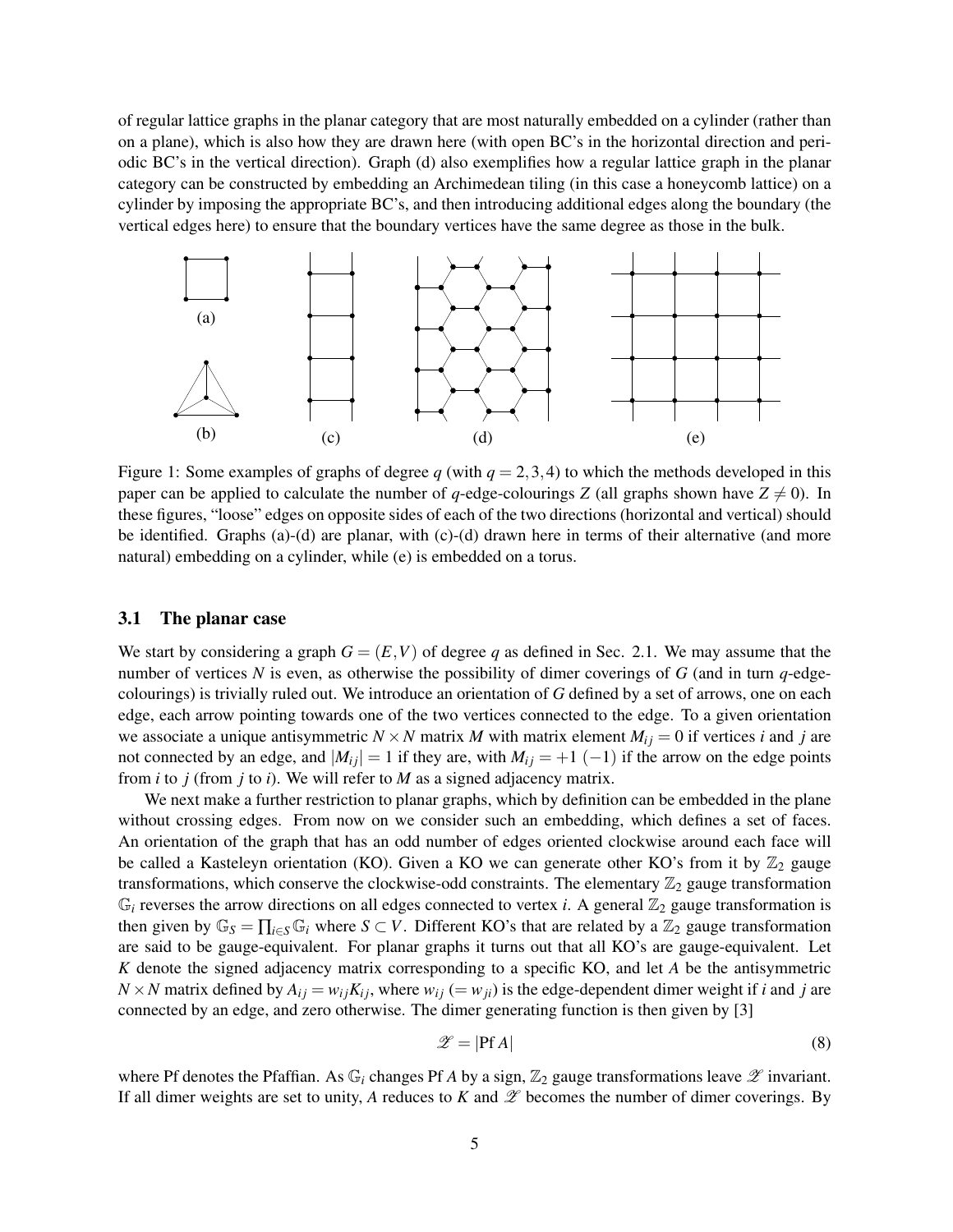introducing a Grassmann variable ψ*<sup>i</sup>* on each vertex *i*, Pf *A* can be expressed as a Gaussian Grassmann integral over these variables: $<sup>1</sup>$ </sup>

$$
\text{Pf } A = \int d\psi_N \dots d\psi_1 \, \exp\left(\frac{1}{2} \sum_{ij} \psi_i A_{ij} \psi_j\right). \tag{9}
$$

Thus

$$
\mathscr{Z}^q = \left| \int \left[ \prod_{c=1}^q d\psi_N^{(c)} \dots d\psi_1^{(c)} \right] \exp\left( \frac{1}{2} \sum_{c=1}^q \sum_{ij} \psi_i^{(c)} w_{ij} K_{ij} \psi_j^{(c)} \right) \right| \tag{10}
$$

where we introduced a colour superscript  $c = 1, \ldots, q$  to distinguish different Grassmann variables belonging to the same vertex. Using Eq. (3) then gives

$$
Z = \left| \int \left[ \prod_{c=1}^{q} d\psi_N^{(c)} \dots d\psi_1^{(c)} \right] \exp \left( \frac{1}{2} \sum_{c=1}^{q} \sum_{ij} \psi_i^{(c)} w_{ij} K_{ij} \psi_j^{(c)} \right) \prod_{\alpha} \sum_{c_{\alpha}=1}^{q} \psi_{i_{1\alpha}}^{(c_{\alpha})} K_{i_{1\alpha}, i_{2\alpha}} \psi_{i_{2\alpha}}^{(c_{\alpha})} \right|.
$$
 (11)

(In the product over edges, we have labeled the two vertices touching an edge  $\alpha$  as  $i_{1\alpha}$  and  $i_{2\alpha}$ . Thus in this product, a given Grassmann variable  $\psi_i^{(c)}$  will in fact appear under *q* different names, one for each edge the vertex *i* touches.) This expression can be simplified further. First, note that expanding out the product over edges gives a sum of terms, each of which contains  $2|E| = qN$  Grassmann variables (not necessarily all distinct), which also equals the total number of Grassmann variables being integrated over. From the properties of Grassmann variables it then follows that the exponential can be replaced by 1. This shows that the rhs of Eq. (11) is independent of the dimer weights  $w_\alpha$ . Second, the signs  $K_{i_{1\alpha},i_{2\alpha}}$  in the product over edges are superfluous and can be omitted. Thus

$$
Z = \left| \int \left[ \prod_{c=1}^{q} d\psi_N^{(c)} \dots d\psi_1^{(c)} \right] \prod_{\alpha} \sum_{c_{\alpha}=1}^{q} \psi_{i_{1\alpha}}^{(c_{\alpha})} \psi_{i_{2\alpha}}^{(c_{\alpha})} \right|.
$$
 (12)

Next we introduce a pair of Grassmann variables  $\bar{\xi}_{\alpha}$  and  $\xi_{\alpha}$  on each edge  $\alpha$  (for an edge connecting vertices *i* and *j* we can write the variables as  $\bar{\xi}_{ij} = \bar{\xi}_{ji}$  and  $\xi_{ij} = \xi_{ji}$ ). Then *Z* can be written as

$$
Z = \left| \int \left[ \prod_{c=1}^{q} d\psi_N^{(c)} \dots d\psi_1^{(c)} \right] \left[ \prod_{\alpha} d\bar{\xi}_{\alpha} d\xi_{\alpha} \right] \exp \left( \frac{1}{2} \sum_{c=1}^{q} \sum_{ij} \psi_i^{(c)} M_{ij} \bar{\xi}_{ij} \xi_{ij} \psi_j^{(c)} \right) \right|.
$$
 (13)

Here *M* is the signed adjacency matrix corresponding to an *arbitrary* orientation of the graph. To prove this result one simply integrates out the edge Grassmann variables, which leads back to Eq. (12).

Eqs. (12) and (13) are the main results of this subsection. Although Eq. (13) does in some sense represent a less economical formulation than Eq. (12) due to the additional Grassmann variables living on the edges, Eq. (13) is of interest because it takes the "standard" form  $\int$ [integration measure] exp(action) for a partition function, with the action a sum of spatially local terms; this form may be more convenient for further manipulations. The fact that the action in Eq. (13) is quartic in the Grassmann variables, i.e. non-Gaussian, is a reflection of the interacting nature of the problem. We also emphasize that since *M* in Eq. (13) can be any signed adjacency matrix for the graph, Eq. (13) for *Z* is invariant under reversals of the orientations of an arbitrary subset of edges. This is a much larger set of transformations than the  $\mathbb{Z}_2$ gauge transformations that leave the dimer generating function  $\mathscr X$  invariant.

The validity of Eq. (13) can be verified using a somewhat different line of reasoning, starting from the observation (cf. the discussion in Sec. 2.1) that the calculation of the number of *q*-edge-colourings *Z* is

<sup>&</sup>lt;sup>1</sup>An equivalent representation is Pf  $A = \int d\psi_1 \dots d\psi_N \exp(-\frac{1}{2} \sum_{ij} \psi_i A_{ij} \psi_j)$ .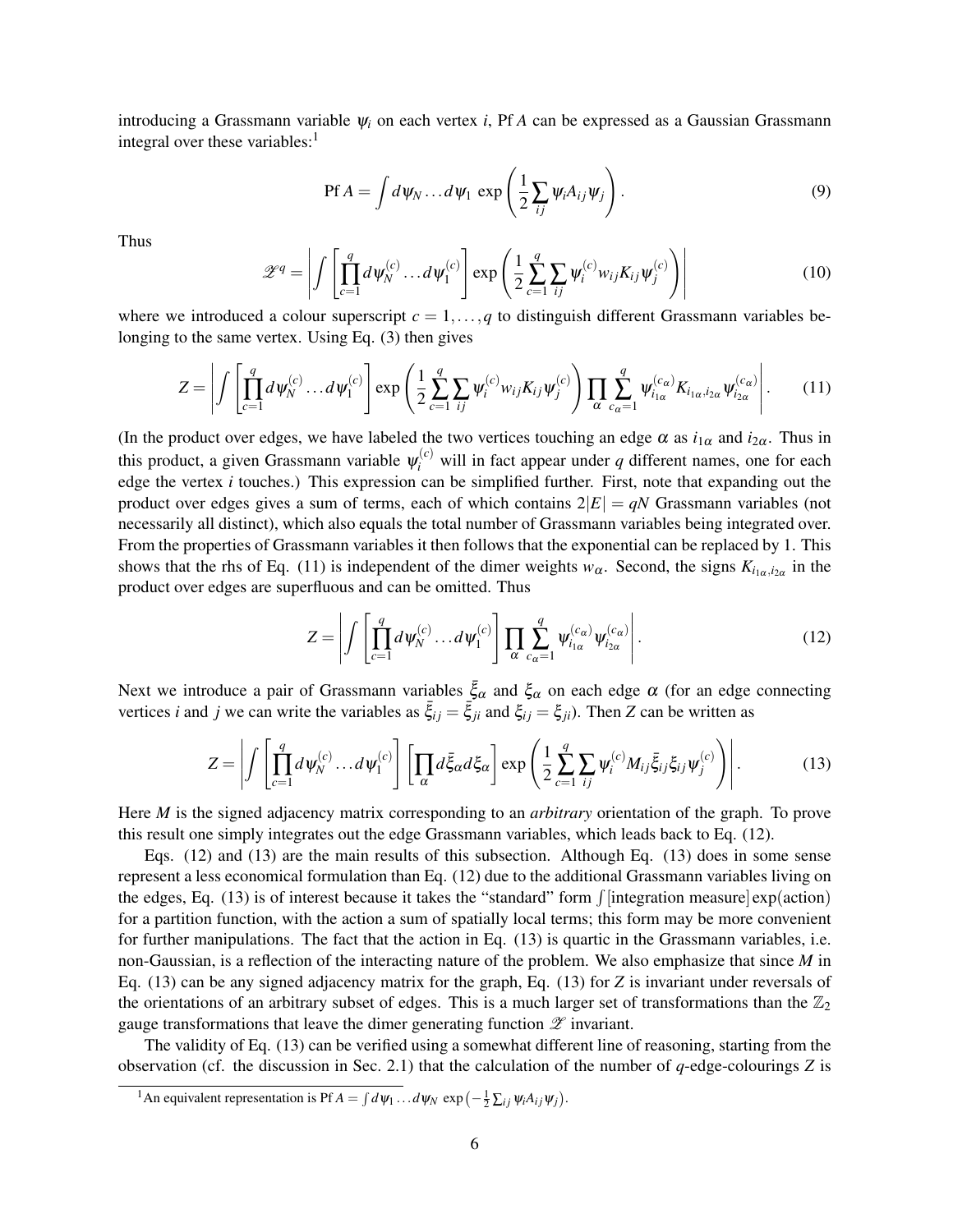similar to the calculation of the number of *q*-dimer-coverings  $\mathscr{Z}^q|_{w_\alpha=1}$ , but with the crucial difference that all *q*-dimer-coverings that contain edges with multiple dimers are not included in the count. This suggests that in order to find *Z* one can first modify Eq. (10) (with all dimer weights set to unity) by making the replacement  $K_{ij} \to \widetilde{K}_{ij} = K_{ij} \overline{\xi}_{ij} \xi_{ij}$ . We can think of the  $\widetilde{K}_{ij}$  as matrix elements of a "Grassmannvalued Kasteleyn matrix". As these matrix elements contain a product of an even number of Grassmann variables, they behave like ordinary *c*-numbers (in particular, they commute with everything) except that their square vanishes by virtue of  $\bar{\xi}_{ij}^2 = \xi_{ij}^2 = 0$ . This latter property ensures that all *q*-dimer-coverings containing edges with multiple dimers will give zero contribution. Integrating over the vertex Grassmann variables therefore gives  $|Z\Pi_{\alpha} \bar{\xi}_{\alpha} \xi_{\alpha}|$ . Introducing also an integral over the edge Grassmann variables, one is left simply with *Z*. Finally, one can convince oneself that the same final result is obtained if *K* is replaced by an arbitrary signed adjacency matrix *M* for the graph.

#### 3.2 The toroidal case

Here we consider nonplanar graphs of degree *q* with the same defining properties as those discussed in Sec. 3.1, except that these graphs can be embedded on a torus, not on a plane (without crossing edges). As before, an orientation is described by a signed adjacency matrix  $M$ . Kasteleyn orientations and  $\mathbb{Z}_2$  gauge transformations are also defined in the same way as for planar graphs. For toroidal graphs the Kasteleyn orientations fall into 4 gauge-inequivalent classes. The dimer generating function  $\mathscr Z$  can be written

$$
\mathscr{Z} = \frac{1}{2} \left| \sum_{\mu=1}^{4} r_{\mu} \mathbf{P} \mathbf{f} A^{(\mu)} \right|, \tag{14}
$$

where the sum goes over the 4 gauge-inequivalent classes,  $A_{ij}^{(\mu)} = w_{ij} K_{ij}^{(\mu)}$ , where  $K^{(\mu)}$  is the Kasteleyn matrix corresponding to a Kasteleyn orientation chosen from class  $\mu$ , and the  $r_{\mu} = \pm 1$  are appropriately chosen signs. We refer to the literature for more detailed discussions of these matrices and signs [5, 6, 7, 8, 9, 10].

Following the same steps as in Sec. 3.1, we now find

$$
\mathscr{Z}^{q} = 2^{-q} \left| \sum_{\mu_{1}, \dots, \mu_{q}} r_{\mu_{1}} \cdots r_{\mu_{q}} \int \left[ \prod_{c=1}^{q} d \psi_{N}^{(c)} \dots d \psi_{1}^{(c)} \right] \exp \left( \frac{1}{2} \sum_{c=1}^{q} \sum_{ij} \psi_{i}^{(c)} w_{ij} K_{ij}^{(\mu_{c})} \psi_{j}^{(c)} \right) \right| \tag{15}
$$

and

$$
Z = 2^{-q} \left| \sum_{\mu_1, ..., \mu_q} r_{\mu_1} \cdots r_{\mu_q} \int \left[ \prod_{c=1}^q d\psi_N^{(c)} \cdots d\psi_1^{(c)} \right] \exp \left( \frac{1}{2} \sum_{c=1}^q \sum_{ij} \psi_i^{(c)} w_{ij} K_{ij}^{(\mu_c)} \psi_j^{(c)} \right) \right|
$$
  
 
$$
\times \prod_{\alpha} \sum_{c_{\alpha}=1}^q \psi_{i_{1\alpha}}^{(c_{\alpha})} K_{i_{1\alpha}, i_{2\alpha}}^{(\mu_{c\alpha})} \psi_{i_{2\alpha}} \right|.
$$
 (16)

The exponential can be replaced by 1 by the same argument as for the planar case. The signs contributed by the signed adjacency matrices can however not be completely eliminated, unlike the situation for the planar case. But *Z* is still invariant under reversal of the orientations of an arbitrary subset of edges. As noted before, this set of transformations is much larger than the  $\mathbb{Z}_2$  gauge transformations, and thus the signed adjacency matrices  $M^{(\mu)}$  resulting from these transformations will generally not satisfy clockwiseodd constraints around the faces. Note however that the change in  $M^{(\mu)}$  is independent of  $\mu$  and thus the transformations preserve the ratios  $M_{ij}^{(\mu)}/M_{ij}^{(\mu')}$ . We get

$$
Z = 2^{-q} \left| \sum_{\mu_1, ..., \mu_q} r_{\mu_1} \cdots r_{\mu_q} \int \left[ \prod_{c=1}^q d\psi_N^{(c)} \cdots d\psi_1^{(c)} \right] \prod_{\alpha} \sum_{c_{\alpha}=1}^q \psi_{i_{1\alpha}}^{(c_{\alpha})} M_{i_{1\alpha}, i_{2\alpha}}^{(\mu_{c\alpha})} \psi_{i_{2\alpha}} \right].
$$
 (17)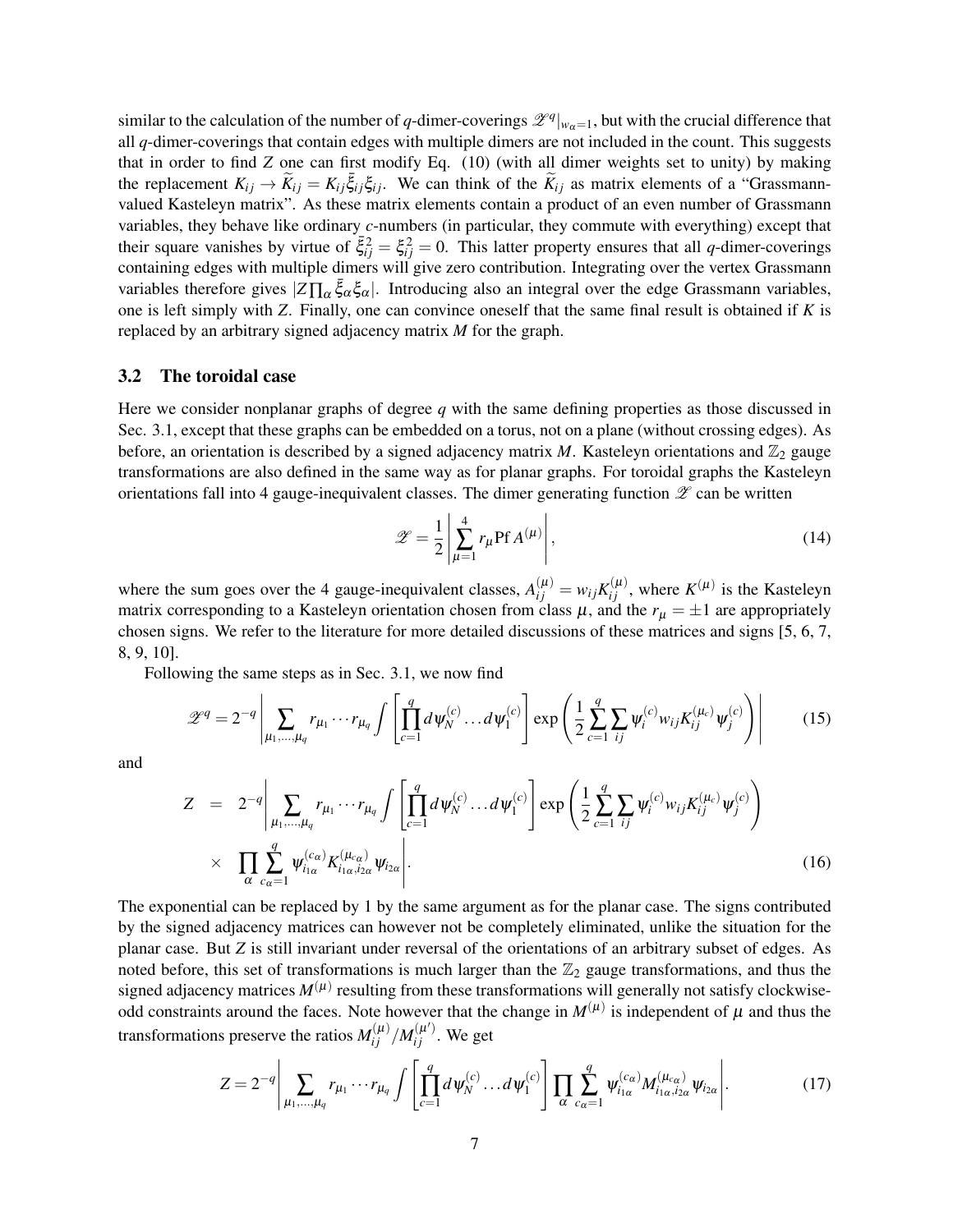Note that  $M^{(\mu)}_{i_{\rm max}}$  $\int_{i_{1\alpha},i_{2\alpha}}^{(\mu)}$  is independent of  $\mu$  for some subset of the edges. For these edges this sign is superfluous in this expression and may be omitted.

Next, by introducing Grassmann variables  $\bar{\xi}_{\alpha}$  and  $\xi_{\alpha}$  on each edge  $\alpha$ , we can express *Z* as

$$
Z = 2^{-q} \left| \sum_{\mu_1, ..., \mu_q} r_{\mu_1} \cdots r_{\mu_q} \right|
$$
  
 
$$
\times \int \left[ \prod_{c=1}^q d\psi_N^{(c)} \cdots d\psi_1^{(c)} \right] \left[ \prod_{\alpha} d\bar{\xi}_{\alpha} d\xi_{\alpha} \right] \exp \left( \frac{1}{2} \sum_{c=1}^q \sum_{ij} \psi_i^{(c)} M_{ij}^{(\mu_c)} \bar{\xi}_{ij} \xi_{ij} \psi_j^{(c)} \right) \right|.
$$
 (18)

Eqs. (17) and (18) are the main results of this subsection. They are the torus analogues of Eqs. (12) and (13) for the planar case. When properly generalized, the remarks made at the end of Sec. 3.1 are valid also for Eqs. (17) and (18). The only difference between the two cases is that in the toroidal case the analysis involves four different signed adjacency matrices  $M^{(\mu)}$  instead of one, which leads to a sum of 4<sup>*q*</sup> terms in the expression for *Z*. The number of distinct terms is however less than 4<sup>*q*</sup> due to the invariance of the summands in Eqs. (17) and (18) under permutations of  $\mu_1, \ldots, \mu_q$ . Moreover, as we will see an example of in the next section, additional simplifications may be possible which can allow one to further reduce, to a handful or less, the number of terms that need to be explicitly evaluated.

# 4 Exact numerical evaluation of Grassmann integral expressions: application to 4-edge colourings on a square lattice embedded on a torus

In this section we present an approach for explicit calculation of the number of *q*-edge-colourings *Z* on graphs of degree *q*, based on numerically evaluating expressions for *Z* like Eqs. (13) or (18). These involve Grassmann integrals on the form  $\int d\eta_n \dots d\eta_1 \exp(S(\{\eta\}))$  which can be evaluated using an algorithm due to Creutz [14].

As a concrete example of this approach, we consider the 4-edge-colouring problem on a toroidal square lattice (cf. Fig. 1(e)) with  $N_x$  ( $N_y$ ) vertices in the *x* (*y*) direction. Thus *Z* can be found from Eq. (18), with appropriate choices for the matrices  $M^{(\mu)}$  and the signs  $r_\mu$  obtained from the Pfaffian solution of the dimer problem on this lattice [5]. While Eq. (18) in this case involves a sum of  $4^4 = 256$  Grassmann integrals, the invariance of the summand under permutations of  $\mu_1, \ldots, \mu_4$  can be used to reduce the number of terms to 35.

Some aspects of our implementation of Creutz's algorithm are discussed in Appendix B. The nature of the algorithm and the specific problem to which it is applied, together with generic limitations on computer speed and memory, imply that in practice the maximum value of  $N<sub>x</sub>$  that can be considered is rather small; in our implementation we were able to go up to  $N_x = 8$ . The maximum values of  $N_y$  can be considerably larger but decrease as a function of  $N_x$ . For all calculations done with  $N_x = 3-6$  we evaluated all 35 terms and observed that many of them evaluated to zero while many others cancelled among themselves. As a consequence the correct answer for *Z* could in fact be obtained by restricting evaluation to a much smaller number of terms: 5 terms if both  $N_x$  and  $N_y$  are even, and only 1 term if either  $N_x$  or  $N_y$  is odd. This made it possible for us to also calculate *Z* for cases with  $N_x = 7$  and 8 that otherwise would have been too time-consuming. Table 1 shows our results for  $Z = Z(N_x, N_y)$  for  $N_x = 3-8$ . Note that for  $N_x = 8$ , we restricted the largest  $N<sub>y</sub>$  values to be odd, as this allowed us to find *Z* by calculating only one Grassmann integral.

To check the correctness of the results in Table 1 we have compared them in various ways to results from numerical transfer matrix calculations and also to a previous Bethe ansatz study [15]. To this end,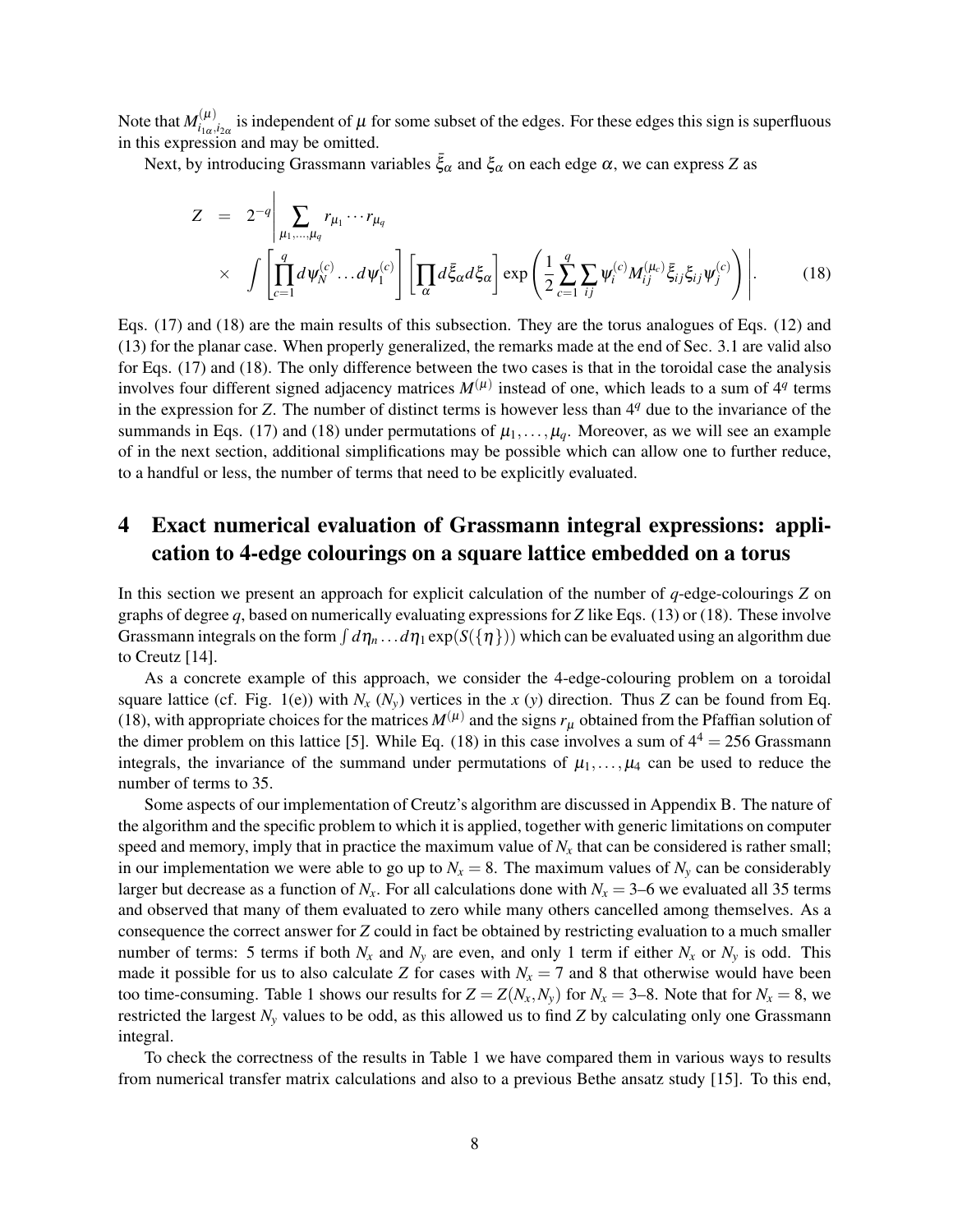| $N_x \times N_y$ | Ζ                               | $\overline{N}_x \times N_y$ | Z                                                                  |
|------------------|---------------------------------|-----------------------------|--------------------------------------------------------------------|
| $3 \times 4$     | 1440                            | $5 \times 24$               | 75 493 427 239 878 525 921 802 080                                 |
| $3 \times 6$     | 14688                           | $5 \times 26$               | 9 101 986 590 192 512 415 402 888 960                              |
| $3 \times 8$     | 168480                          | $5 \times 28$               | 1097406776113872427375721635200                                    |
| $3 \times 10$    | 1998432                         | $5 \times 30$               | 132 312 447 510 919 624 125 369 146 179 680                        |
| $3 \times 12$    | 23 911 200                      | $6 \times 6$                | 1072652544                                                         |
| $3 \times 14$    | 286 724 448                     | $6 \times 7$                | 15 664 050 528                                                     |
| $3 \times 16$    | 3440063520                      | $6 \times 8$                | 589 685 031 168                                                    |
| $3 \times 18$    | 41 278 872 672                  | $6 \times 9$                | 12 978 406 493 280                                                 |
| $3 \times 20$    | 495 340 803 360                 | $6 \times 10$               | 412 755 112 206 336                                                |
| $3 \times 22$    | 5944072634208                   | $6 \times 11$               | 10 668 372 957 077 088                                             |
| $3 \times 24$    | 71 328 820 592 160              | $6 \times 12$               | 318 152 750 518 821 888                                            |
| $3 \times 26$    | 855 945 694 050 912             | $6 \times 13$               | 8758404262969876320                                                |
| $3 \times 28$    | 10 271 347 869 445 920          | $6 \times 14$               | 254 822 001 471 158 993 664                                        |
| $4 \times 4$     | 44 160                          | $6 \times 15$               | 7188925477697173731168                                             |
| $4 \times 5$     | 243 840                         | $6 \times 16$               | 207 182 876 960 104 821 689 088                                    |
| $4 \times 6$     | 3629568                         | $6 \times 17$               | 5900501794802890396061280                                          |
| $4 \times 7$     | 35 750 400                      | $6 \times 18$               | 169 431 182 476 119 228 309 023 232                                |
| $4 \times 8$     | 451 209 216                     | $6 \times 19$               | 4842968738352136409208425568                                       |
| $4 \times 9$     | 5158471680                      | $6 \times 20$               | 138 869 108 263 890 882 603 021 792 768                            |
| $4 \times 10$    | 62 658 256 896                  | $7 \times 8$                | 11 607 147 272 448                                                 |
| $4 \times 11$    | 742 987 407 360                 | $7 \times 10$               | 10 486 277 124 715 392                                             |
| $4 \times 12$    | 8942452899840                   | $7 \times 12$               | 10 237 845 291 845 195 808                                         |
| $4\times13$      | 106 992 869 867 520             | $7 \times 14$               | 10 322 131 976 601 474 883 392                                     |
| $4 \times 14$    | 1 284 862 426 349 568           | $7 \times 16$               | 10 552 848 259 199 993 065 837 056                                 |
| $4 \times 15$    | 15 407 016 206 008 320          | $7 \times 18$               | 10855 518 364 633 186 870 098 974 592                              |
| $4 \times 16$    | 184 918 168 859 836 416         | $7 \times 20$               | 11 198 031 662 235 847 304 452 806 203 520                         |
| $4 \times 17$    | 2218 611 020 841 615 360        | $7 \times 22$               | 11 566 056 629 691 121 682 663 125 245 340 416                     |
| $4 \times 18$    | 26 624 552 900 185 030 656      | $7 \times 24$               | 11 953 167 548 050 678 272 222 497 989 683 044 256                 |
| $4 \times 19$    | 319 479 997 996 235 489 280     | $7 \times 26$               | 12 356 574 891 854 133 626 297 339 854 605 902 125 248             |
| $4 \times 20$    | 3833803880694043115520          | $7 \times 28$               | 12 775 197 930 055 212 382 651 748 538 403 428 081 779 328         |
| $5 \times 6$     | 17988960                        | $7 \times 30$               | 13 208 772 604 211 970 774 339 193 141 679 044 412 032 635 168     |
| $5 \times 8$     | 1840646400                      | $7 \times 32$               | 13 657 432 485 307 219 457 227 579 236 006 517 304 339 033 098 752 |
| $5 \times 10$    | 209 977 817 280                 | $8\times8$                  | 1685928423086592                                                   |
| $5 \times 12$    | 24 836 803 964 640              | $8 \times 9$                | 65 640 522 173 916 672                                             |
| $5 \times 14$    | 2974334794053120                | $8 \times 11$               | 361 943 772 232 276 810 752                                        |
| $5 \times 16$    | 357 739 836 702 854 400         | $8 \times 13$               | 1983974100428341796935680                                          |
| $5 \times 18$    | 43 094 084 170 133 825 760      | $8 \times 15$               | 10 860 078 679 370 714 987 464 273 920                             |
| $5 \times 20$    | 5 194 113 814 423 956 157 440   | $8 \times 17$               | 59 428 139 978 826 027 050 009 652 486 144                         |
| $5 \times 22$    | 626 172 572 098 389 717 579 840 | $8 \times 19$               | 325 176 895 253 864 837 579 133 026 112 749 568                    |

Table 1: The number of 4-edge-colourings  $Z = Z(N_x, N_y)$  on a square lattice of size  $N_x \times N_y$  embedded on a torus. The results were obtained by exact numerical evaluation of Eq. (18), using the algorithm in [14] to evaluate the Grassmann integrals. Only cases with  $N_x \leq N_y$  are shown, as *Z* is invariant under interchange of  $N_x$  and  $N_y$ . (For  $N_x = 8$  with  $N_y > 9$  only odd values of  $N_y$  were considered, as the computation times for even values of  $N_y$  were prohibitively large.)

we write *Z* as

$$
Z = \text{Tr } T^{N_y} = \sum_i \lambda_i^{N_y} \tag{19}
$$

where the sum is over the eigenvectors *i* of the  $4^{N_x} \times 4^{N_x}$  row transfer matrix *T* with eigenvalues  $\lambda_i$ . We have diagonalized *T* numerically for  $N_x = 3-6$  and verified that evaluating *Z* from Eq. (19) reproduces the results in Table 1 for not too large values of  $N<sub>y</sub>$  (this maximum value of  $N<sub>y</sub>$  decreases with  $N<sub>x</sub>$ ; for larger values of  $N<sub>y</sub>$  computational errors due to the floating-point arithmetic involved in the transfer matrix calculation of *Z* become too large). Our results for  $N_x = 7,8$  with  $N_y \le 6$  are also indirectly verified in this way due to the symmetry  $Z(N_x, N_y) = Z(N_y, N_x)$ .

For our further checks it is useful to consider  $f(N_x, N_y) \equiv (N_x N_y)^{-1} \log Z(N_x, N_y)$  which in Fig. 2(a) has been plotted as a function of  $N_y^{-1}$  for fixed values of  $N_x$  (with  $N_y$  restricted to values such that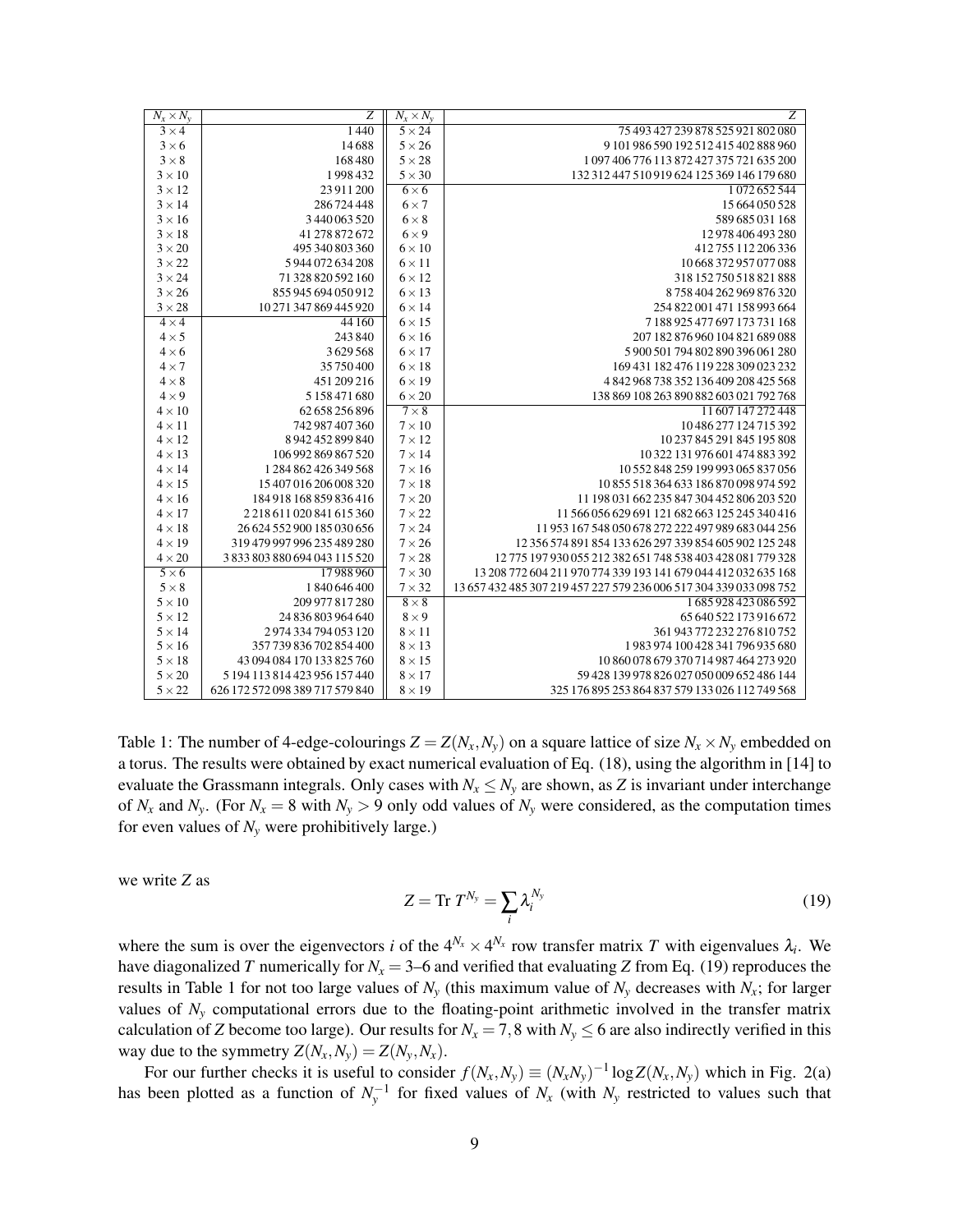| $N_{x}$ | $d_{\text{max}}$ | $d_{\min}$ | $f(N_x,\infty)$ | $\lambda_{\rm max}$ |
|---------|------------------|------------|-----------------|---------------------|
| 3       |                  | 4          | 0.41415         | 3.4641              |
| 4       |                  | 0          | 0.62123         | 12.000              |
| 5       | 4                | 4          | 0.47922         | 10.980              |
| 6       | 1                | 0          | 0.55919         | 28.649              |
| 7       | 4                | 4          | 0.49580         | 32.156              |
| 8       |                  | 0          | 0.53796         | 73.971              |

Table 2: Values of  $d_{\text{max}}$ ,  $d_{\text{min}}$ ,  $f(N_x, \infty)$ , and  $\lambda_{\text{max}} = \exp(N_x f(N_x, \infty))$  obtained by fitting  $f(N_x, N_y)$  in Fig. 2(a) to the expression for  $f(N_x, N_y)$  predicted by the transfer matrix approach for large  $N_y$ . For  $N_x = 3-$ 6 we have verified the values listed here by also finding  $\lambda_{\text{max}}$ ,  $d_{\text{max}}$ , and  $d_{\text{min}}$  directly from numerical diagonalization of the transfer matrix.

 $N_xN_y$  is even, as  $Z = 0$  otherwise). The oscillating behaviour of *f* for even  $N_x$  can be understood as a consequence of negative eigenvalues of *T*, as these contribute to *Z* with opposite signs for even and odd  $N_y$ . As  $N_y^{-1}$  becomes small,  $f$  is seen to approach a straight line in all cases. To understand this we first note that for large  $N_y$  the sum in Eq. (19) is dominated by the terms involving the eigenvalues with largest modulus, i.e.  $Z \sim \lambda_{\max}^{N_y} [d_{\max} + d_{\min}(-1)^{N_y}]$ , where  $\lambda_{\max} > 0$  is the largest eigenvalue,  $d_{\text{max}}$  is its multiplicity, and  $d_{\text{min}}$  is the multiplicity of the eigenvalue  $-\lambda_{\text{max}}$ . Thus in this limit  $f(N_x, N_y) \approx N_x^{-1} \log \lambda_{\text{max}} + N_y^{-1} N_x^{-1} \log [d_{\text{max}} + (-1)^{N_y} d_{\text{min}}]$ . By fitting this expression to the small- $N_y^{-1}$ region of the curves in Fig. 2(a) one can deduce the values of  $f(N_x, \infty)$ ,  $\lambda_{\text{max}}$ ,  $d_{\text{max}}$ , and  $d_{\text{min}}$ . The results are given in Table 2. Our numerical diagonalization of *T* for  $N_x = 3-6$  reproduces these values for those cases.

We briefly discuss how the fitting is done. First consider the case of odd  $N<sub>x</sub>$ , for which the slope of the straight line is  $N_x^{-1} \log[d_{\text{max}} + d_{\text{min}}]$ . Since  $d_{\text{max}} + d_{\text{min}}$  must be an integer, its value can be deduced with certainty from the slope, and in turn the exact value of the slope can be found. Next one can estimate the intercept  $f(N_x, \infty)$  with the vertical axis, from which one gets  $\lambda_{\text{max}} = \exp(N_x f(N_x, \infty))$ . Finally, since  $Z = 0$  for odd  $N_y$  it follows from the large- $N_y$  expression for *Z* in this case that  $d_{\min} = d_{\max}$ . For the case of even  $N<sub>x</sub>$  the deduction of the multiplicities is slightly different. From Fig. 2 one sees that in this case *f* becomes increasingly independent of  $N_y^{-1}$  as  $N_y^{-1}$  is decreased. Comparing this behaviour to the coefficient  $N_x^{-1} \log [d_{\max} + (-1)^{N_y} d_{\min}]$  of the  $N_y^{-1}$  term in *f*, one is able to conclude that  $d_{\max} = 1$  and  $d_{\text{min}} = 0$  (and so the slope is identically zero).

Finally, we show in Fig. 2(b)  $f(N_x, \infty)$  as a function of  $N_x^{-1}$  together with the Bethe ansatz prediction [15] for  $f(\infty, \infty)$  (horizontal dashed line), given by  $\log(\Gamma^2(1/4)/[\sqrt{2}\pi^{3/2}]) \approx 0.51238$ . The observed behaviour of  $f(N_x, \infty)$  as  $N_x^{-1}$  decreases is clearly consistent with this prediction.

## 5 Concluding remarks

We have shown that the number *Z* of *q*-edge-colourings of simple regular graphs of degree *q* are deducible from the dimer generating function  $\mathscr Z$  (or, equivalently, from the set of connected dimer correlation functions) on the same graph. For graphs of this type that are either planar or embeddable on a torus we invoked the expressions for  $\mathscr Z$  in terms of Pfaffians of Kasteleyn matrices to derive fermionic expressions for *Z* in the form of Grassmann integrals. In particular, we derived expressions (Eqs. (13) and (18)) in which the integrands are given as the exponential of a non-Gaussian quartic "action" that is a sum of spatially local terms involving both vertex and edge Grassmann variables.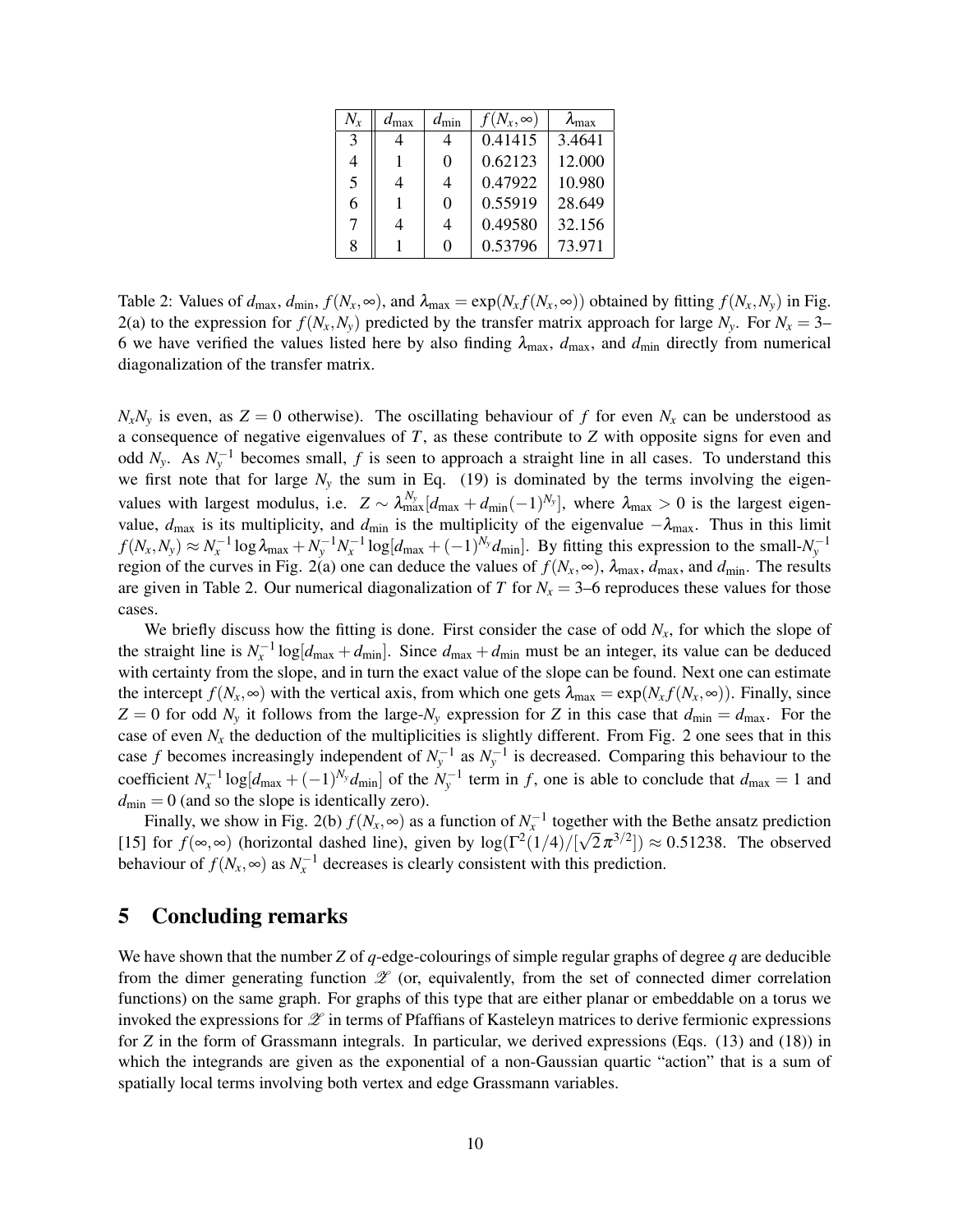

Figure 2: (a)  $f(N_x, N_y) \equiv (N_x N_y)^{-1} \log Z(N_x, N_y)$  plotted as a function of  $N_y^{-1}$  for fixed values of  $N_x$ , with *Z* obtained from Table 1. (b)  $f(N_x, \infty)$  as a function of  $N_x^{-1}$  (symbols are the same as in (a)). The values of  $f(N_x, \infty)$  (listed in Table 2) were obtained as the intercepts of the extrapolation of  $f(N_x, N_y)$  in (a) with the vertical axis  $N_y^{-1} = 0$ . As  $N_x^{-1} \to 0$  we expect  $f(N_x, \infty)$  to approach the Bethe ansatz prediction [15] for  $f(\infty, \infty)$  (the horizontal dashed line). In both (a) and (b), the straight lines connecting points are guides to the eye. (Such lines were not drawn for the  $N_x = 8$  case when  $N_y > 9$  as in this parameter regime *Z* was not calculated for even values of  $N_v$ ; cf. remark in caption of Table 1.)

As an example of a possible use of these expressions, we discussed exact numerical evaluations of them using an algorithm by Creutz [14], and presented a concrete application to the enumeration of 4 edge-colourings on a square lattice embedded on a torus. The agreement found with results from Bethe ansatz [15] and numerical transfer matrix calculations serves as a direct nontrivial check of the correctness of Eq. (18). We note that, unlike the numerical transfer matrix method, the numerical Grassmann integral approach only involves integer arithmetic, and thus numerical floating-point errors are never an issue. Another difference is that the Grassmann integral approach can also be applied to graphs without any repeated structure. (See however [18] for a discussion of a generalized transfer matrix approach that also has these properties.)

# Acknowledgements

We acknowledge use of the C++ linear algebra library *Armadillo* [19] for the numerical transfer matrix diagonalizations discussed in Sec. 4.

# A Proof of Eq. (7)

We start by defining the auxiliary quantity

$$
\Theta(\ell) = \left(\prod_{k=1}^{\ell} \frac{\partial}{\partial \log w_{\alpha_k}}\right) \mathscr{Z}^q \tag{20}
$$

where  $\ell = 1, 2, \ldots, |E|$ . Thus from Eq. (6) we have

$$
Z = \Theta(|E|)\big|_{w_{\alpha}=1}.\tag{21}
$$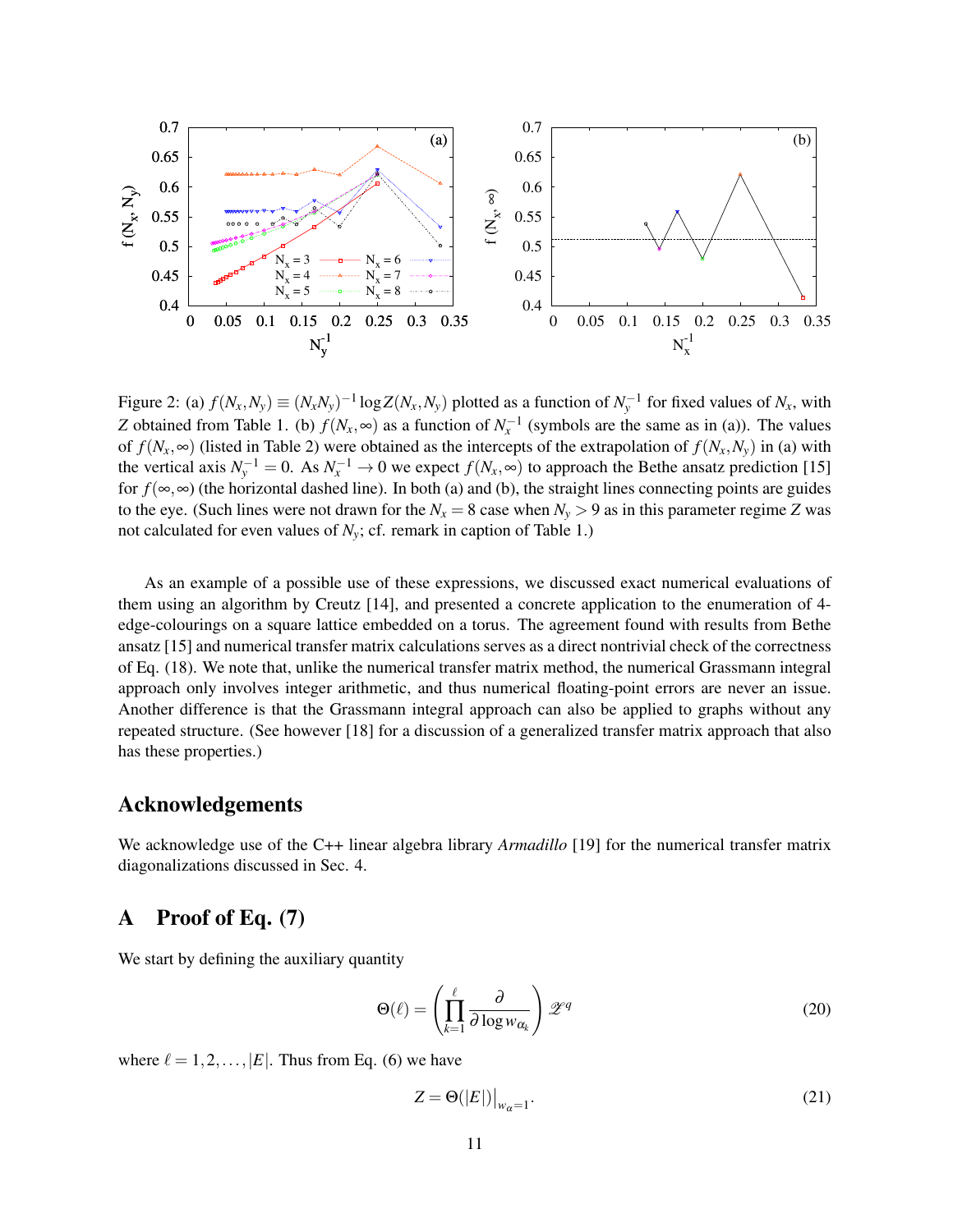Explicit evaluation gives

$$
\Theta(1) = \mathscr{Z}^q q \mathscr{G}_c^{(1)}(\alpha_1), \tag{22}
$$

$$
\Theta(2) = \mathscr{Z}^q \left[ q^2 \mathscr{G}_c^{(1)}(\alpha_1) \mathscr{G}_c^{(1)}(\alpha_2) + q \mathscr{G}_c^{(2)}(\alpha_1, \alpha_2) \right],\tag{23}
$$

$$
\Theta(3) = \mathscr{Z}^{q} \Big[ q^{3} \mathscr{G}_{c}^{(1)}(\alpha_{1}) \mathscr{G}_{c}^{(1)}(\alpha_{2}) \mathscr{G}_{c}^{(1)}(\alpha_{3}) + q^{2} \big( \mathscr{G}_{c}^{(2)}(\alpha_{1}, \alpha_{2}) \mathscr{G}_{c}^{(1)}(\alpha_{3}) + \mathscr{G}_{c}^{(2)}(\alpha_{1}, \alpha_{3}) \mathscr{G}_{c}^{(1)}(\alpha_{2}) + \mathscr{G}_{c}^{(2)}(\alpha_{2}, \alpha_{3}) \mathscr{G}_{c}^{(1)}(\alpha_{1}) \big) + q \mathscr{G}_{c}^{(3)}(\alpha_{1}, \alpha_{2}, \alpha_{3}) \Big].
$$
\n(24)

From these expressions a pattern can be discerned, which suggests the following ansatz for  $\Theta(\ell)$ :

$$
\Theta(\ell) = \mathscr{Z}^q \sum_{P_\ell=1}^{B_\ell} q^{N_{P_\ell}} \prod_{r_\ell=1}^{N_{P_\ell}} \mathscr{G}_c^{(m_{P_\ell r_\ell})} (S_{P_\ell r_\ell}). \tag{25}
$$

The sum is over all partitions of the edge set  $\{\alpha_1, \alpha_2, \dots, \alpha_\ell\} \equiv E_\ell$ , which we label  $P_\ell = 1, 2, \dots, B_\ell$ , where the Bell number  $B_\ell$  is the total number of partitions. Furthermore,  $r_\ell = 1, 2, ..., N_{P_\ell}$  labels the subsets  $S_{P_\ell r_\ell}$ of partition  $P_\ell$ , with  $N_{P_\ell}$  the total number of subsets,  $m_{P_\ell r_\ell}$  the number of edges in  $S_{P_\ell r_\ell}$ , and  $\mathscr{G}_c^{(m_{P_\ell r_\ell})}(S_{P_\ell r_\ell})$ the connected dimer correlation function for this subset.

We will prove (25) by induction. Assuming it holds for  $\ell$  edges (the set  $E_\ell$ ), we consider the case of  $\ell + 1$  edges (the set  $E_{\ell+1} \equiv E_{\ell} \cup \{\alpha_{\ell+1}\}\)$ ). We have

$$
\Theta(\ell+1) = \frac{\partial}{\partial \log w_{\alpha_{\ell+1}}} \Theta(\ell) = \frac{\partial}{\partial \log w_{\alpha_{\ell+1}}} \left[ \mathcal{Z}^q \sum_{P_{\ell}=1}^{B_{\ell}} q^{N_{P_{\ell}}} \prod_{r_{\ell}=1}^{N_{P_{\ell}}} \mathcal{G}_{c}^{(m_{P_{\ell}})}(S_{P_{\ell}r_{\ell}}) \right]
$$
\n
$$
= \mathcal{Z}^q q \mathcal{G}_{c}^{(1)}(\alpha_{\ell+1}) \sum_{P_{\ell}=1}^{B_{\ell}} q^{N_{P_{\ell}}} \prod_{r_{\ell}=1}^{N_{P_{\ell}}} \mathcal{G}_{c}^{(m_{P_{\ell}r_{\ell}})}(S_{P_{\ell}r_{\ell}}) + \mathcal{Z}^q \sum_{P_{\ell}=1}^{B_{\ell}} q^{N_{P_{\ell}}} \frac{\partial}{\partial \log w_{\alpha_{\ell+1}}} \prod_{r_{\ell}=1}^{N_{P_{\ell}}} \mathcal{G}_{c}^{(m_{P_{\ell}r_{\ell}})}(S_{P_{\ell}r_{\ell}})
$$
\n
$$
= \mathcal{Z}^q \sum_{P_{\ell}=1}^{B_{\ell}} q^{N_{P_{\ell}}} \left[ q \mathcal{G}_{c}^{(1)}(\alpha_{\ell+1}) \prod_{r_{\ell}=1}^{N_{P_{\ell}}} \mathcal{G}_{c}^{(m_{P_{\ell}r_{\ell}})}(S_{P_{\ell}r_{\ell}})
$$
\n
$$
+ \sum_{t_{\ell}=1}^{N_{P_{\ell}}} \mathcal{G}_{c}^{(m_{P_{\ell}t_{\ell}}+1)}(S_{P_{\ell}t_{\ell}} \cup \{\alpha_{\ell+1}\}) \prod_{r_{\ell}=1}^{N_{P_{\ell}}} \mathcal{G}_{c}^{(m_{P_{\ell}r_{\ell}})}(S_{P_{\ell}r_{\ell}}) \right].
$$
\n(26)

This expression is in fact of the form (25) with  $\ell$  replaced by  $\ell+1$ . To see this, first note that the partitions of  $E_{\ell+1}$  can be generated by starting from those of  $E_{\ell}$  and "adding" the additional edge in all possible ways. For a given partition  $P_\ell$  of  $E_\ell$  we can either let the additional edge be a subset by itself [this corresponds to letting  $\partial/\partial \log w_{\alpha_{\ell+1}}$  act on  $\mathscr{Z}^q$ , which gives a factor  $\mathscr{Z}^q q \mathscr{G}^{(1)}(\alpha_{\ell+1})$ ; this produces the first term in Eq. (26)], or we can add it to any one of the  $N_{P_\ell}$  subsets in that partition [this corresponds to letting  $\partial/\partial \log w_{\alpha_{\ell+1}}$  act on the connected dimer correlation function for that subset, which gives the connected dimer correlation function for the union of the original subset and the new edge; this produces the second term in Eq. (26)]. It follows that the total number of partitions  $B_{\ell+1}$  of the set  $E_{\ell+1}$  is given by

$$
B_{\ell+1} = \sum_{P_{\ell}=1}^{B_{\ell}} (1 + N_{P_{\ell}}). \tag{27}
$$

Eq. (27) can be verified by invoking the so-called Stirling number of the second kind,  $S(\ell, k)$ , defined as the number of ways to partition a set of  $\ell$  objects into  $k$  (non-empty) subsets. From this definition it follows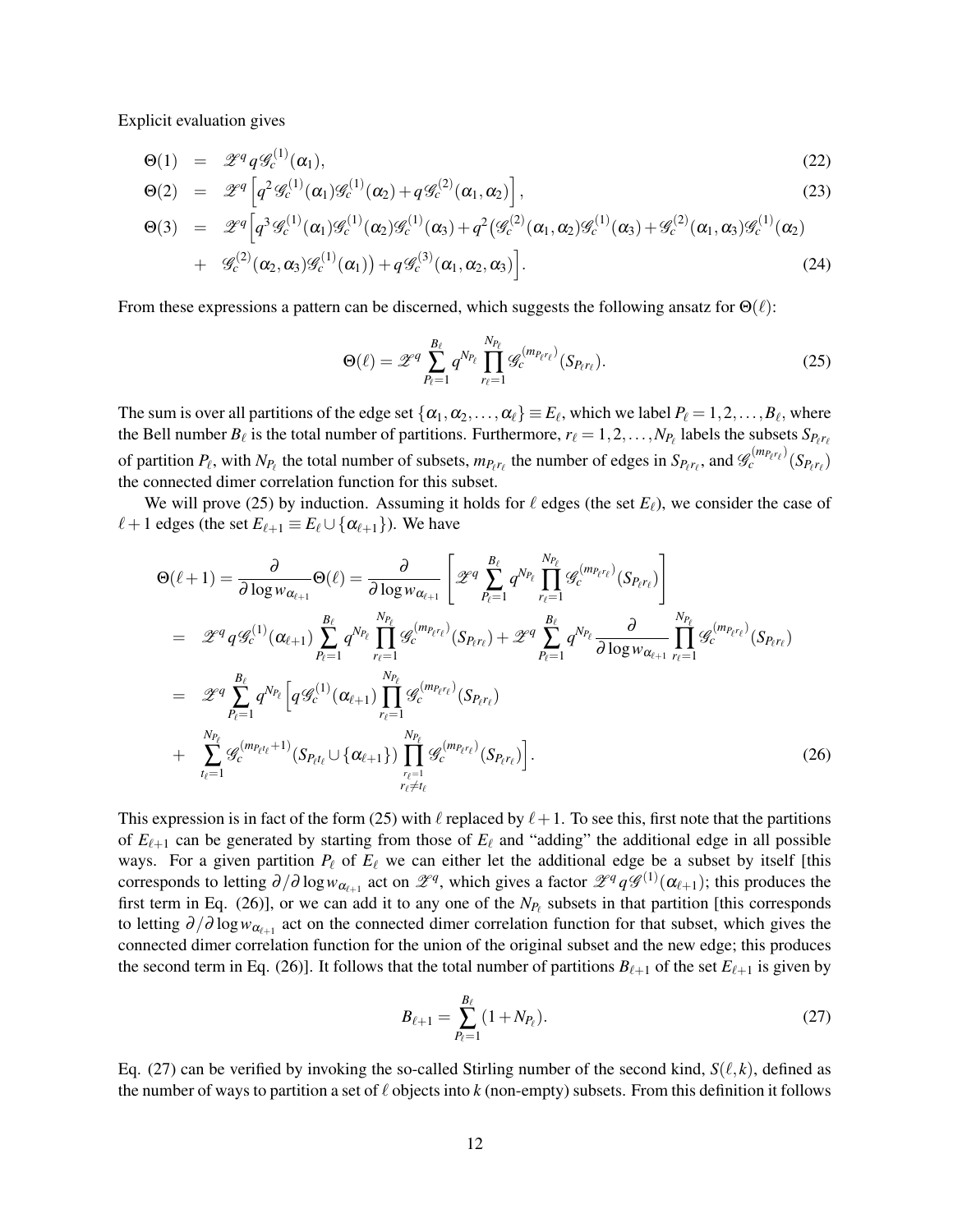that the Bell number  $B_\ell$  can be written  $B_\ell = \sum_{k=0}^\ell S(\ell, k)$  and furthermore that  $\sum_{P_\ell=1}^{B_\ell} N_{P_\ell} = \sum_{k=0}^\ell k S(\ell, k)$ . Eq. (27) can then be shown to follow from the recurrence relation  $S(\ell+1, k) = S(\ell, k-1) + kS(\ell, k)$ .

Thus we have proved that if Eq. (25) holds for  $\ell$ , it also holds for  $\ell + 1$ . Since Eq. (25) is true for  $\ell = 1$ , the induction proof of Eq. (25) is complete. Eq. (7) then follows from Eq. (21).

### B On our implementation of Creutz's algorithm

In this Appendix we make some remarks on our implementation of Creutz's algorithm for the numerical evaluation of the Grassmann integrals in Eq. (18) for the problem of a square lattice embedded on a torus discussed in Sec. 4 (these remarks are not likely to be very comprehensible unless the reader is already familiar with the discussion of the algorithm in Ref. [14]).

The *x* (*y*) direction is taken to be the transverse (longitudinal) direction in the algorithm. Memory requirements grow exponentially with  $N_x$ , the number of vertices in the transverse direction. Moreover, the growth rate for our problem is large due to (i) the large effective number of Grassmann variables per vertex, and (ii) the periodic boundary conditions in the longitudinal direction (which effectively doubles the growth rate compared to the case of open boundary conditions [14]). Efficient use of memory is therefore important. We now describe some simple ways to reduce the memory needed.

Regarding (i): The effective number of Grassmann variables per vertex is naively 8, since there are 4 Grassmann variables living on each vertex, and 2 Grassmann variables living on each of the 2 edges that can be associated with a given vertex. The algorithm introduces one fermionic single-particle state for each Grassmann variable. Applying the algorithm to our problem it can however be seen that the fermions in the two single-particle states on a given edge are always annihilated together. It is then possible to modify the algorithm slightly so that for each edge one only needs to introduce a single fermionic single-particle state. This reduces the effective number of Grassmann variables per vertex to 6 (which is still large).

Regarding (ii): The memory requirements can be considerably reduced by splitting the calculation of the Grassmann integral up into different parts. Let  $v = 1, \ldots, 6N$  refer to a Grassmann variable  $(N = N_x N_y)$ . The variables are labeled according to the vertex they are associated with, with vertices 1 and *N* in the bottom left and top right corners respectively. The Grassmann integral can be written [14]  $\langle 0|\psi_{6N}\rangle$  where  $|0\rangle$  is the state with no fermions and  $|\psi_v\rangle = Q_v|\psi_{v-1}\rangle$ , where  $Q_v$  is an operator and  $|\psi_0\rangle = |F\rangle$ , the completely occupied state. Consider the state  $|\psi_{6N_x}\rangle$  obtained after integrating out all  $6N_x$  Grassmann variables associated with vertices in the bottom row. Each basis state with a nonzero coefficient in  $|\psi_{6N_x}\rangle$ will have the following property: for each vertex in the *top* row (which is, due to the periodic boundary conditions, coupled to the vertex in the bottom row directly "above" it), one of the 4 fermionic states (each of which is associated with a different colour) will have occupation number 0, while the 3 other states will have occupation number 1. Thus one can split the terms in  $|\psi_{6N_x}\rangle$  into distinct parts characterized by which of these states have occupation number 0, i.e. one writes  $|\psi_{6N_x}\rangle = \sum_p |\psi_{6N_x,p}\rangle$  where *p* labels the different parts. (The splitting can be done to various degrees, depending on one's needs: the coarsest splitting is into only 4 parts based on the states on just a single vertex in the top row, while the finest splitting would be into  $4^{N_x}$  parts based on the states on all  $N_x$  vertices.) Next one considers each part p in turn, calculating  $|\psi_{6N,p}\rangle = (\prod_{\nu=6N_x+1}^{6N} Q_{\nu})|\psi_{6N_x,p}\rangle$  where the  $Q_{\nu}$ 's are applied in ascending order of *v*. The final result is obtained as  $\langle 0 | \psi_{6N} \rangle = \sum_{p} \langle 0 | \psi_{6N,p} \rangle$ . Doing this splitting has the advantage that the calculation of  $|\psi_{6N,p} \rangle$ involves a considerably smaller maximum size of the hash table than would a direct calculation of  $|\psi_{6N}\rangle$ (i.e. without doing this splitting). This is because the calculations of  $|\psi_{6N,p}\rangle$  for different *p*'s have no states in common during those stages of the calculations when the hash tables reach their maximum sizes (which happens for specific intermediate values of *v*, not too close to the bottom or top rows).

Each key-value pair in the hash table ("dictionary") consists of a many-particle fermionic basis state and its coefficient, both of which are integers (for the basis state, its binary representation gives the oc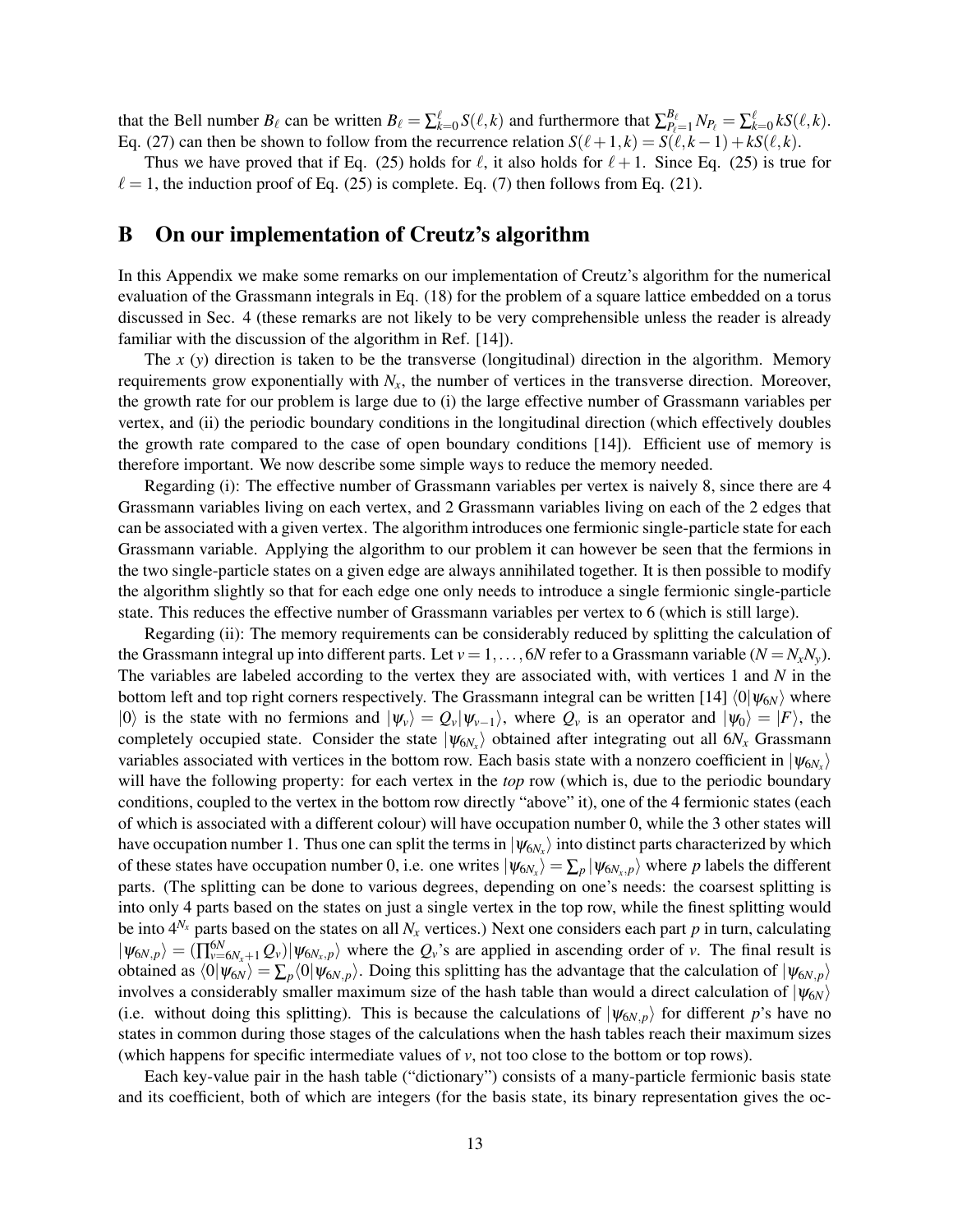cupation numbers in each single-particle fermion state) whose size will typically exceed the computer's limit. Thus one needs a way to do arbitrary-precision integer arithmetic. We wrote the code in Python, which has built-in support for both hash tables and arbitrary-precision integer arithmetic. The code was run on various computers with 2.4-3 GHz processors and 4-16 GB RAM. For  $N_x = 3$  the calculation of a Grassmann integral in Eq. (18) took a few seconds or less, while for  $N_x = 7,8$  it took about 10 days for the largest values of  $N_v$  considered.

# **C** Unified expression for  $W = \lim_{N \to \infty} Z^{1/N}$  for some lattices

The problem of enumerating the *q*-edge-colourings for a lattice with degree (i.e. coordination number) *q* has been solved exactly, in the thermodynamic limit, only for a relatively small number of lattices: the honeycomb lattice [17], the square lattice [15] (see also [20]), the 4-8 lattice [13], and the 3-12 lattice [13]. These lattices have  $q = 3$  except the square lattice which has  $q = 4$ . In addition the problem can be solved trivially for a one-dimensional lattice  $(q = 2)$ . For a given lattice the exponential scaling of the number of *q*-colourings *Z* is given by the parameter  $W \equiv \lim_{N \to \infty} Z^{1/N}$ , where *N* is the number of lattice sites (vertices). In the following we demonstrate a connection between the results for *W* for the honeycomb, square, 3-12, and the one-dimensional lattice.

For the honeycomb (hc) lattice, it was found that [17, 21]

$$
W_{\text{hc}}^2 = \prod_{j=1}^{\infty} \frac{(3j-1)^2}{3j(3j-2)} = \frac{3\Gamma^3(1/3)}{4\pi^2},
$$
\n(28)

while for the square (sq) lattice, it was found that [15]

$$
W_{\text{sq}} = \prod_{j=1}^{\infty} \frac{(4j-1)(2j-1)}{2j(4j-3)} = \frac{\Gamma^2(1/4)}{\sqrt{2}\pi^{3/2}}.
$$
 (29)

For the 3-12 lattice,  $W_{3-12} = W_{hc}^{1/3}$  [13]. Finally, as the one-dimensional (1D) lattice has  $Z = 2$  for all (even) *N*, it follows that  $W_{1D} = 1$ .

The results for the parameter *W* for these four lattices can be written in a unified form in the following equivalent ways:

$$
W^{p} = \prod_{j=1}^{\infty} \frac{(qj-1)(qj-q+2)}{qj(qj-q+1)} = \frac{\Gamma(1/q)}{\Gamma(1-1/q)\Gamma(2/q)}
$$
  
= 
$$
\frac{\sin(\pi/q)}{\pi} B(1/q, 1/q) = {}_{2}F_{1}(1/q, 1-2/q; 1; 1),
$$
 (30)

where  $\Gamma(x)$  is the gamma function,  $B(x, y)$  is the beta function, and  ${}_2F_1(a, b; c; z)$  is Gauss's hypergeometric function.<sup>2</sup> Each lattice is associated with a pair of numbers  $(q, p)$  where q is the degree/coordination number as before and the value of *p* coincides with the number of sites per unit cell of the lattice. Thus  $(q, p)_{\text{hc}} = (3, 2), (q, p)_{\text{sq}} = (4, 1), (q, p)_{3-12} = (3, 6), \text{ and } (q, p)_{1D} = (2, 1).$ 

On the other hand, for the 4-8 lattice, it was found that [13]

$$
W_{4-8} = x^{-1/4} \prod_{j=1}^{\infty} \left( \frac{1 - x^{4j-1}}{1 - x^{4j+1}} \right)^{1/2}
$$
 (31)

<sup>&</sup>lt;sup>2</sup>In order to convert between the different expressions in (30) it is convenient to insert the factor  $\Gamma(1) = 1$  in the numerator in the expression involving gamma functions.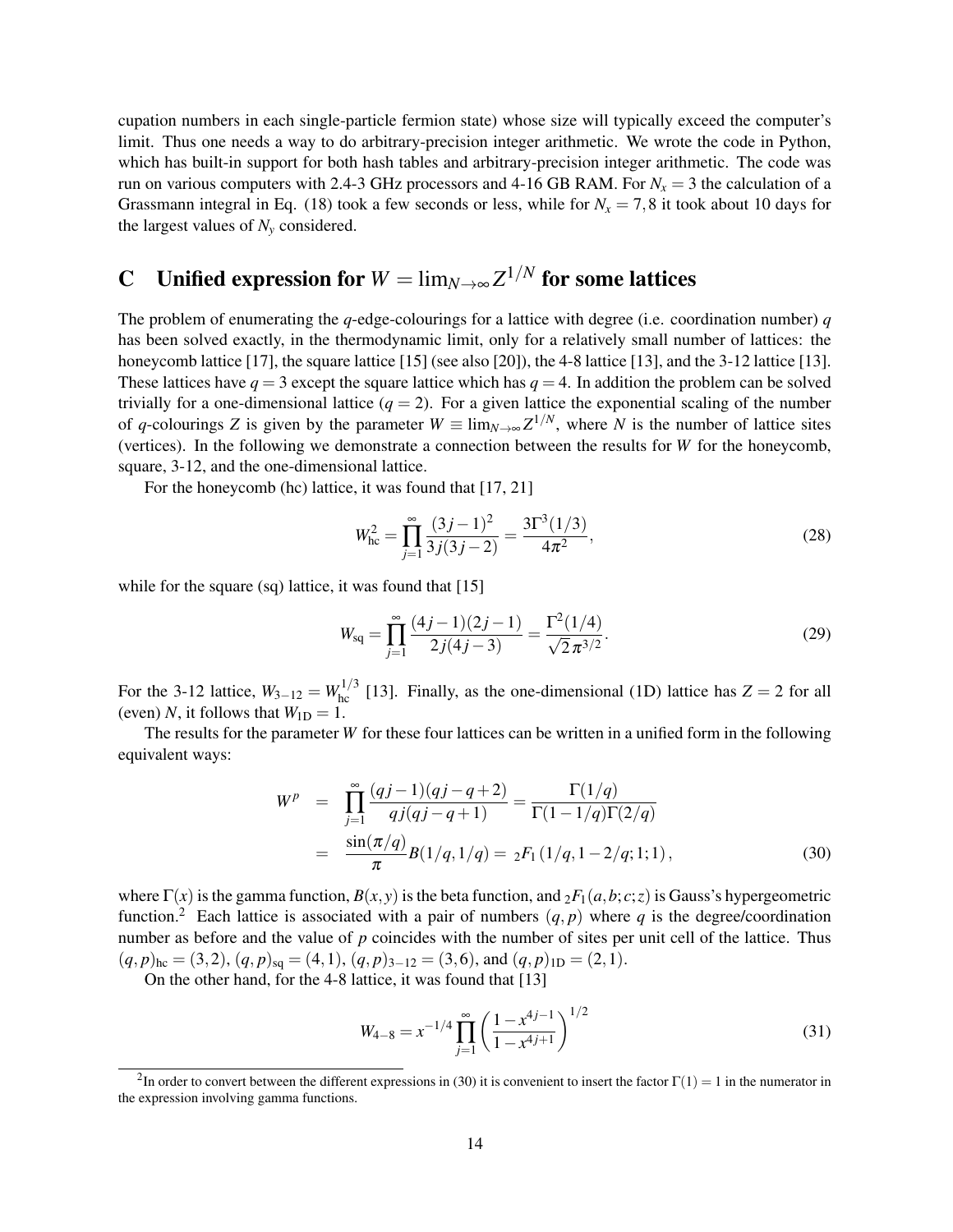where  $x = 2 - \varphi$  with  $\varphi = (1 + \pi)\varphi$ √ 5)/2 being the golden ratio. More recently this value for *W*4−<sup>8</sup> was also verified numerically [22]. However, using  $(q, p)_{4-8} = (3, 4)$  in (30) fails to reproduce this value. Of course, one might question whether the interpretation of *p* as the number of sites per unit cell is really the correct one. But keeping  $q = 3$ , numerical agreement between (30) and (31) would require one to take  $p \approx 1.759$ , a value that it is difficult to make sense of, also in light of the "natural" values for *p* required for the other lattices. Thus we conclude that (30) is not valid for the 4-8 lattice.

A deeper understanding of (30) will have to await a general derivation of it for a class of lattices that should include the honeycomb, square, 3-12, and one-dimensional lattice, and possibly other lattices as well that have not been identified yet.

# References

- [1] For reviews, see e.g. B. M. McCoy and T. T. Wu, *The two-dimensional Ising model*, (Harvard University Press, 1973); P. W. Kasteleyn, in *Graph Theory and Theoretical Physics*, ed. F. Harvey (Academic Press, 1967); C. Itzykson and J.-M. Drouffe, *Statistical field theory*, Vol. 1 (Cambridge University Press, 1989); F. Y. Wu, Int. J. Mod. Phys. B 20, 5357 (2006).
- [2] See M. E. Fisher, J. Math. Phys. 7, 1776 (1966) and references therein.
- [3] P. W. Kasteleyn, J. Math. Phys. 4, 287 (1963).
- [4] S. Samuel, J. Math. Phys. 21, 2806 (1980).
- [5] P. W. Kasteleyn, Physica 27, 1209 (1961).
- [6] N. Dolbilin, A. S. Mishchenko, M. A. Shtan'ko, M. I. Shtogrin, and Yu. M. Zinoviev, Funct. Anal. Appl. 30, 163 (1996).
- [7] T. Regge and R. Zecchina, J. Math. Phys. 37, 2796 (1996); J. Phys. A: Math. Gen. 33, 741 (2000).
- [8] A. Galluccio and M. Loebl, Electron. J. Combin. 6, R6 (1999).
- [9] G. Tesler, J. Combin. Theory Ser. B **78**, 198 (2000).
- [10] D. Cimasoni and N. Reshetikhin, Comm. Math. Phys. 275, 187 (2007).
- [11] M. Clusel and J. Y. Fortin, Cond. Matt. Phys. **12**, 463 (2009).
- [12] S. Caracciolo, J. L. Jacobsen, H. Saleur, A. D. Sokal, and A. Sportiello, Phys. Rev. Lett. 93, 080601 (2004).
- [13] J. O. Fjærestad, J. Stat. Mech. P01004 (2010).
- [14] M. Creutz, Phys. Rev. Lett. **81**, 3555 (1998).
- [15] D. Dei Cont and B. Nienhuis, J. Phys. A: Math. Gen. 37, 3085 (2004).
- [16] S.-S. Lee and P. A. Lee, *Phys. Rev. Lett.* **95**, 036403 (2005).
- [17] R. J. Baxter, J. Math. Phys. 11, 784 (1970).
- [18] A. Bedini and J. L. Jacobsen, J. Phys. A: Math. Theor. 43, 385001 (2010).